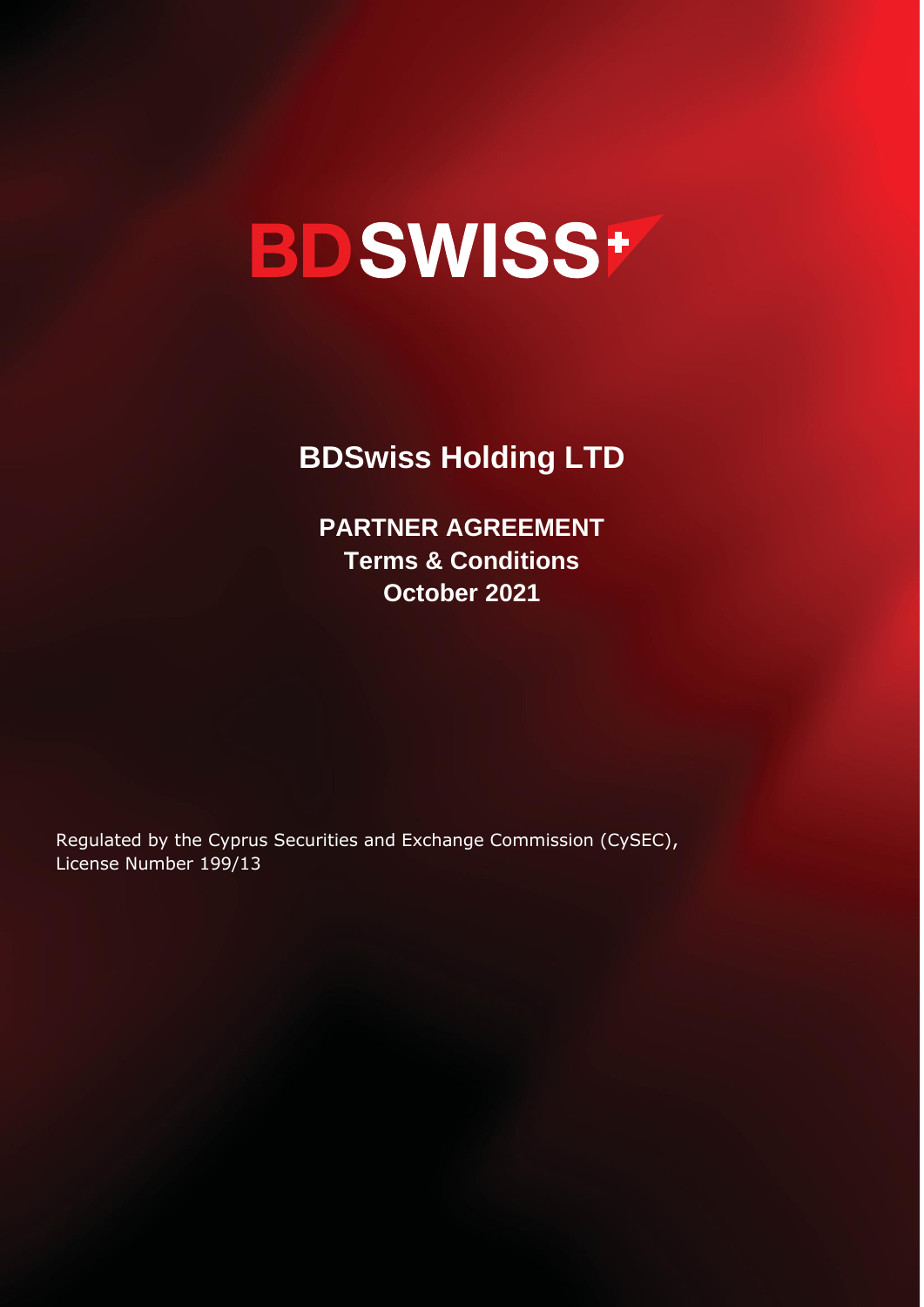A GROWING COMMUNITY

### **1. Introduction**

- 1.1. These Terms and Conditions (the "Terms & Conditions", or the "Agreement") set out the Partner Agreement between BDSwiss Holding Limited, a company incorporated under the laws of Cyprus with registration No.HE300153, authorized and regulated by the Cyprus Securities and Exchange Commission ("CySEC"), licence No. 199/13 (the "Company"), and the Partner (the "Referring Party" or the "Partner"), referred individually to as the "Party" and together to as the "Parties".
- 1.2. The Partner shall introduce prospective clients or clients or sub-partner to the Company, on a fully disclosed basis, to use the services of the Company as disclosed on the Company's website, as per the terms stated herein.
- 1.3. This Agreement is entered by and between the Company and the Partner who has completed one of the Company's partnership on-boarding procedures and has been accepted by the Company as a Partner.
- 1.4. This Agreement, along with its Appendices, Addendum, Annexes also with the Code of Conduct, the Marketing Guidelines, the Company's Complaint Handling Policy, Anti- Money Laundering and Terrorist Financing Policy, Conflict of Interest Policy, and all legal document published on the Company's websites as amended from time to time, available on the Company's website constitute the entire and inseparable Agreement, also referred to as the '**General Partner Terms & Conditions'**, shall govern the business relationship between the Parties.
- 1.5. The Partner acknowledges that (s)he has read, understood, and accepted all of the terms and conditions contained in the General Partner Terms & Conditions (the "Terms") without modifications and to be legally bound by contract with the Company under the Terms.

### **2. Definitions**

- 2.1. The below expressions shall, where the context so permits, include receivers and managers and successors in title, and personal representatives in the case of legal persons.
- 2.2. Unless indicated to the contrary, references to the below expressions in these Terms & Conditions and any supplementary agreements shall have the following meaning and may be used in the singular or plural as appropriate.

#### Page 2 of 34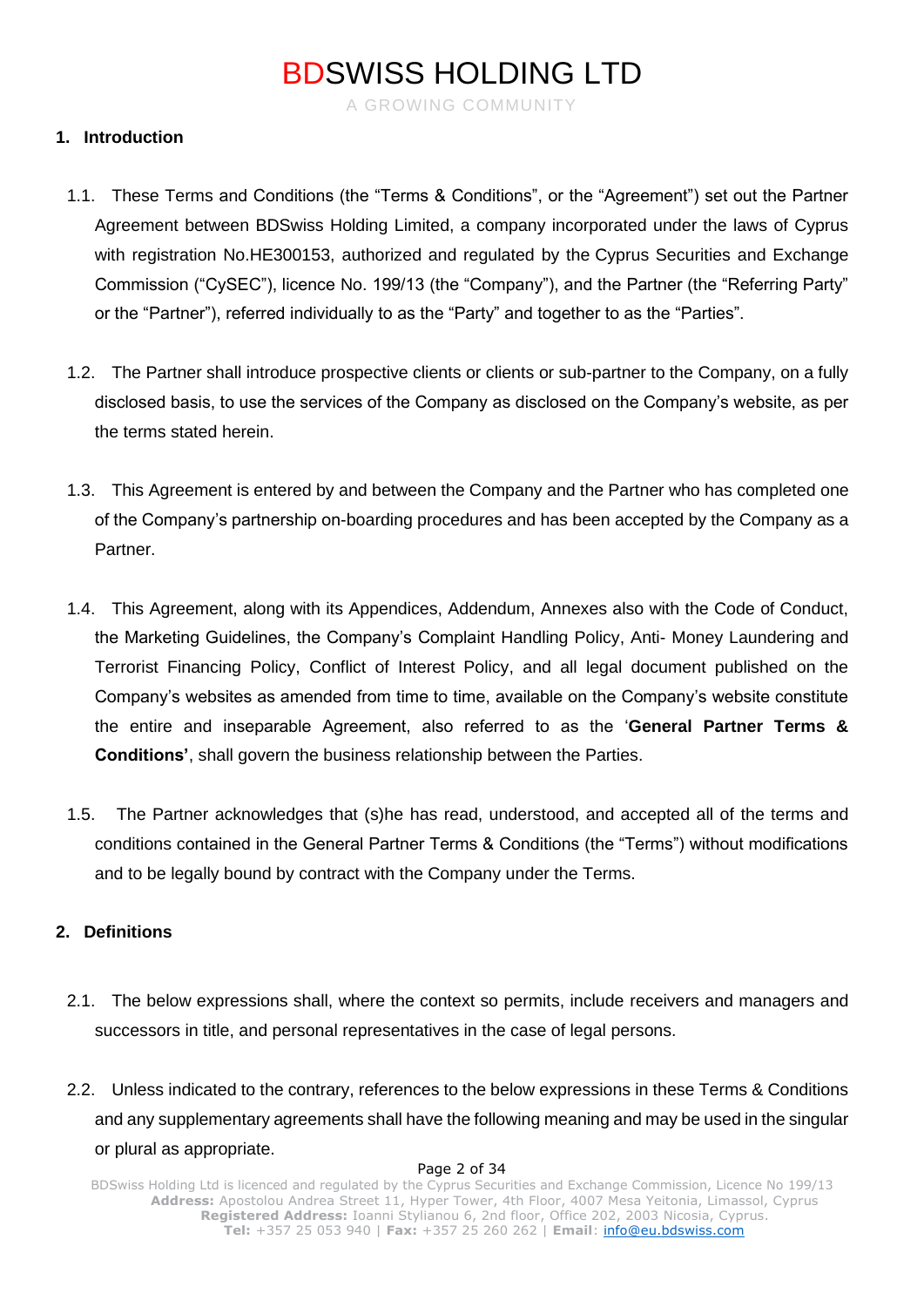A GROWING COMMUNITY

**Appendix** shall refer to the Appendix detailing the Commission Plan of the Partner as agreed with the Company. The number or letter associated with the specific Appendix title is indifferent as long as the title is Commission Plan Appendix, or any relevant title referring to the commission of the Partner and to the specificity of the Business Partnership agreed between the Parties.

**Brand(s)** shall refer to the words "BDSwiss" and "Swiss Markets" and "BDSTrading" and/or every logo, brand name, domain name and trade name which contains these words, or shall be deceptively similar to it, and words included in the Company's brand name or any other name or any other brand name of the Company, which the Company bear from time to time.

**Client** shall mean any natural or legal person having its registered or his/her personal address in one of the country accepted by the Company, referred by the Partner to the Company though the Partner Unique Tracking URL (or, if applicable, is connected with the Tracking URL of the Sub-Partner(s) of the Partner), successfully accepted by the Company accordingly to the Company's Client Agreement, who holds a Live Trading Account with the Company.

**Client Account** shall mean the Trading Account successfully opened with the Company by a Client referred by the Partner via the Partner Tracking URL for the provision of services offered by the Company.

**Commission Plan** shall refer to the commission plan provided to the Partner in accordance with the Company's remuneration policy and to any other commission plan or any other remuneration plan which was agreed between the Partner and the Company and / or determined by the Company in writing as outlined in the Commission Plan Appendix (the "Appendix") of this Agreement.

**Company** shall mean BDSwiss Holding Limited, Company registration HE300153, having its registered address at Ioanni Stylianou, 6, 2<sup>nd</sup> Floor, Flat/Office 202, 2003 Nicosia, Cyprus, Websites: eu.bdswiss.com, eu.bdstrading.com, eu.swissmarkets.com.

**CRM or Customer Relationship Management** (software) shall mean the system used by the Company's employees and representatives to manage customer interactions.

**Data Protection Legislation** shall mean all privacy laws applicable to any personal data processed under or in connection with this Agreement, including, without limitation, the Regulation (EU) 2016/679 of the European Parliament and the Council of 27 April 2016 on the protection of natural persons with regard to the processing of personal data and on the free movement of such data, and repealing Directive 95/46/EC (General Data Protection Regulation), the Privacy and Electronic Communications Directive 2002/58/EC and all national legislation implementing or supplementing the foregoing and all associated codes of practice and other guidance issued by any applicable data protection authority, all as amended, re-enacted and/or replaced and in force from time to time.

#### Page 3 of 34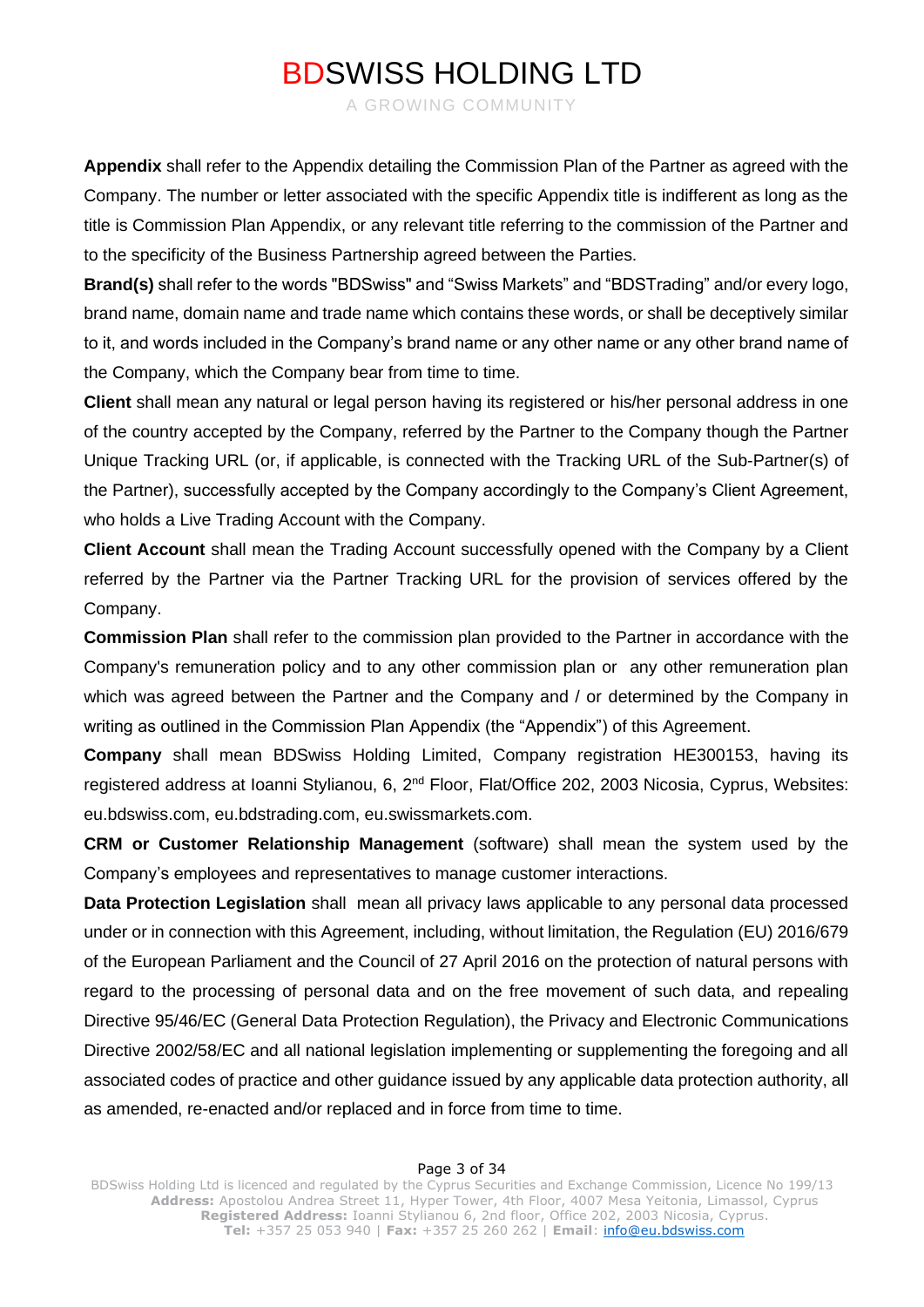A GROWING COMMUNITY

**Fraudulent Transaction(s)** shall mean payments or payment transactions which are carried out with illegal intent, or any other action undertaken with malicious intent, in order to harm the Company or to take illegally advantage of it, regardless of whether or not actual damage has arisen, including but not limited to payments made via stolen credit cards; obfuscation, manipulation of the Services system, or other promotional misuse and the creation of fake accounts in order to generate Partner Commissions and any unauthorized use of Third-Party accounts, copyrights, trademarks and intellectual property rights of Third-Parties.

**Intellectual Property** shall mean but is not limited to existing and future patents, trademarks, logos, banners, creatives, design rights, brand names, commercial presentations, trade or business names, domain names, registered designs, copyright, rights applicable to computer software, rights to databases, know-how, client lists, literature, business strategies, e-books, tables, charts, trade and other business secrets of the Company.

**Marketing Material** shall refer to any kind of promotional and/or marketing material used to promote the Company's products and services, including but not limited to Partner Material approved by the Company prior the distribution, Company' logos and banners, promotional links, text links, landing pages, educational material, webinars, emails and any other material(s), including the Company's brand names or trade names, made available by the Company to a Partner or provided by the Company to an Partner through the Partner Area or though the Partner Section or Partner Dedicated Page on the Company's website or made accessible to a Partner by the Company in any other ways for the purposes of this Agreement.

**Master Partner** shall mean any natural or legal person that has entered into a business relationship with the Company for the Introduction of Partners or Sub-Partners.

**Page or Webpage** shall refer to the Company's official website and any other online page and/or website and/or platform which belongs to the Company and or to website occasionally operated or controlled by the Company or by the Company's assignee, subsidiaries or Partner, as well as any corresponding page via which a Client opens a Client account and/or obtains access to the Company's Services.

**Partner** shall mean a natural or legal person, who has entered into a business relationship under the General Partner Terms & Conditions with the Company for the referral of new Clients to the Company.

**Partner Account** shall refer to the personal account successfully opened by a Partner with the Company, after completing the online registration procedure and has been fully verified and approved by the Company.

**Partner Area** shall mean the Partner interface area (or backend) where Partner can login in order to consult their personal data, business profile, statistics, register sub-partner, complete/update their

#### Page 4 of 34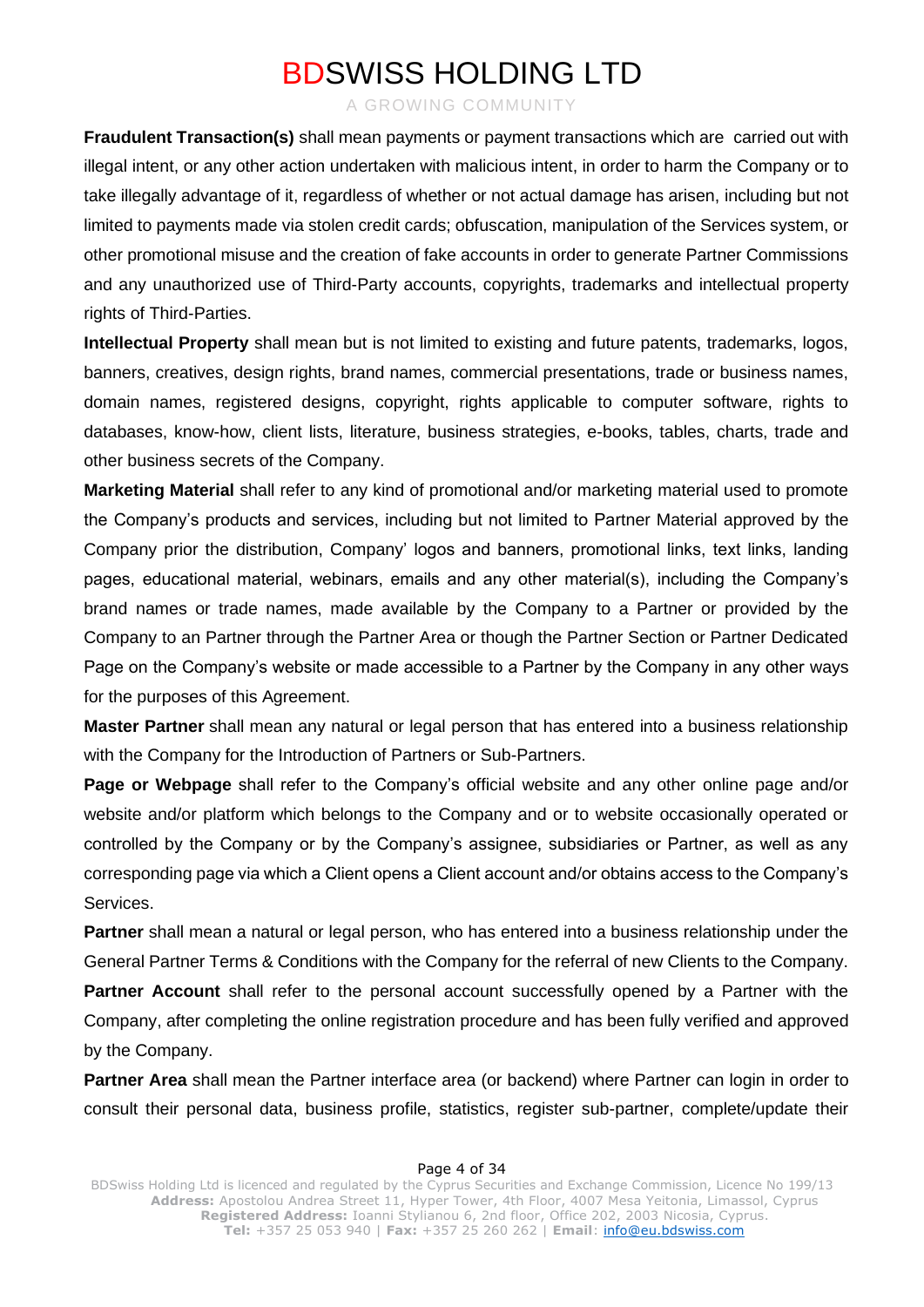A GROWING COMMUNITY

personal and payment profile, and access the Company's promotional, advertising and/or marketing materials.

**Partner Commission** shall mean the remuneration due/received for the provided Partner Services, calculated in accordance with the Company's system data and in compliance with the contractual provisions and Commission Plan Appendix.

**Partner Tracking URL** shall refer to a unique hyperlink allocated to each Partner that allow the identification of the Partner's activities and calculate the Partner's monthly commissions.

**Referred Party** shall mean any natural or legal person, client(s) or sub-partner(s), who never had an existing business relationship with the Company and have who has been referred by the Partner to the Company, under the terms of this Agreement.

**Registered Email Address** shall mean the email address entered by the Partner, Sub Partner, Master Partner or the Client, during the account opening procedure, in order to open an account with the Company. The registered email address shall be the sole and unique official address to communicate with the Partner, Sub Partner, Master Partner or the Client.

**Services** shall mean services provided by the Company to the Clients in accordance with its Licences and include the provision of online CFDs services and based on the Client Agreement.

**Spam** shall refer to any e-mail or other electronic form(s) of communication, which the Partner send promoting, marketing or referring to the Company, the Company's page or services in any other way from time to time, or which contains any marketing materials, our brands or trackers and breaches the provisions of this Agreement or any marketing material used without the prior approval of the Company.

**Sub-Partner** shall refer to a natural person or legal entity that the Partner introduces to the Company's Partner network in compliance with the provisions of this Agreement to perform the same type of services as the Partner and to be bound by the terms and conditions of this Agreement and of the General Partner Terms & Conditions (and who has successfully be accepted as Partner).

**Sub-Partner Commission** shall mean any commission and/or fees paid to the Partner by virtue of introducing a new Partner to the Company's Partner network and as stated in the Company's remuneration policy and agreed between the Partner and the Company.

**Third Party** shall mean any person or legal entity which is not a part of this Agreement, including Prospective Clients and Prospective Sub-Partner.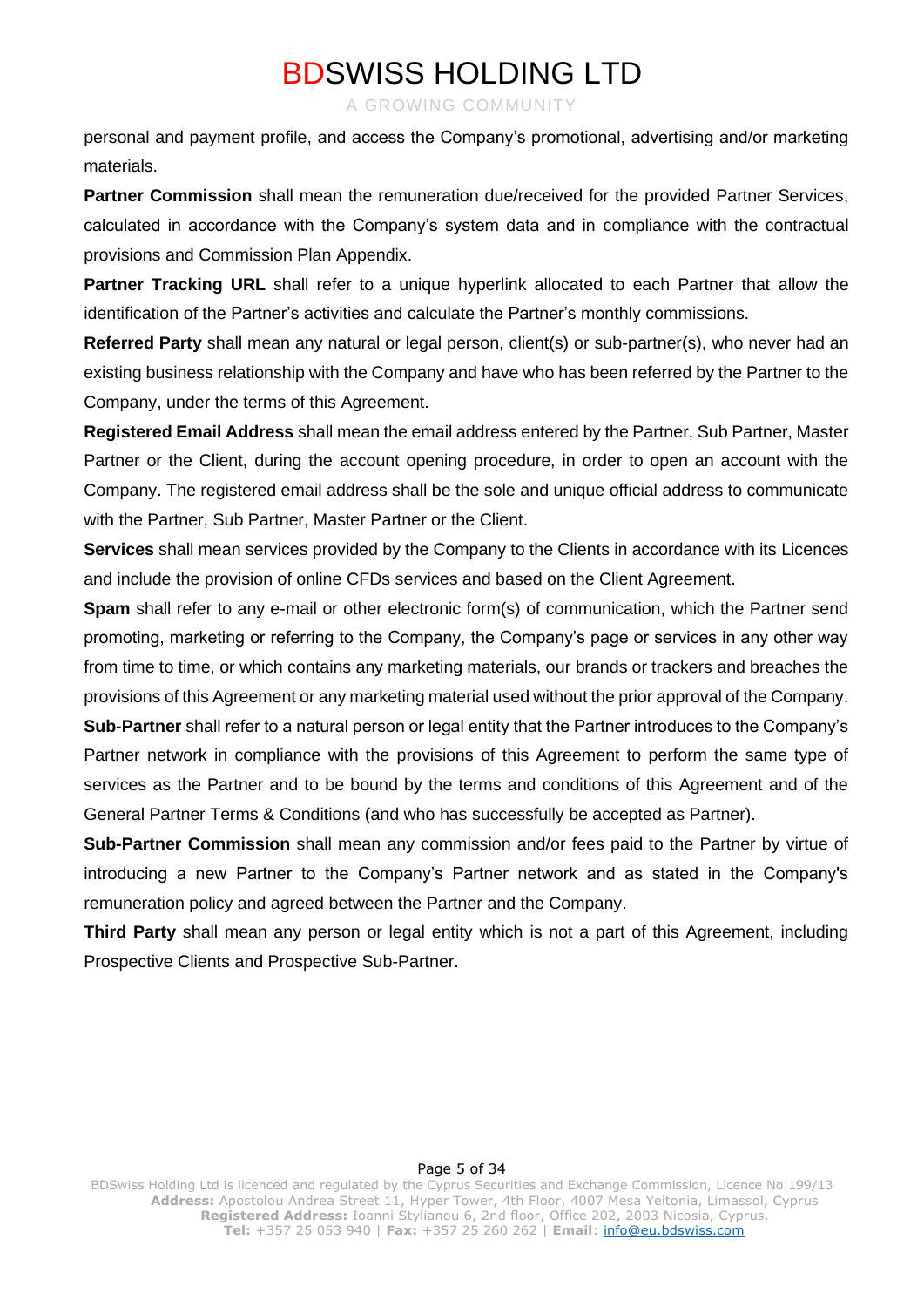A GROWING COMMUNITY

### **3. Partner's Subscription**

- 3.1. The Partner shall complete the online Partner Account Opening Procedure available on the Company's Partner Portal<https://eu.bdswiss.com/> and shall accept online the General Partner Terms & Conditions.
- 3.2. As part of the Partner Account Opening Procedure (or Know Your Partner Procedure), the Partner shall, including but not limited to:
	- a. Complete the online **Due Diligence Form** and provide any information related to its websites, blogs, social media that shall be approved by the Company AND
	- b. If the Partner is a Natural Person, provide to the Company at least the following Identification Documents:
		- **A Proof of Identity**: clear copy of a valid government issued passport and/or a National Identity Card, AND
		- **A Proof of Residence not older than three (3) months**: clear copy of a Utility Bill (water, gas, electricity, phone, internet bill or a Bank Statement or any other government issued document, reflecting the Partner's full name, address, date of issuance and issuer.
	- c. If the Partner is a Legal Person, provide at least the following accurate and updated Corporate information and documents (list non-exhaustive):
		- Certificate of Shareholder
		- Certificate of Directors
		- Certificate of Good Standing
		- Certificate of Incorporation
		- Group Structure (if any)
		- Proof of Identity and Proof of Residence of the Directors and Ultimate Beneficial Owner
- 3.3. The Partner agrees and understands that the Company shall not be required and may be unable under Applicable Regulations to accept a natural or legal person as a Partner until all the information and documentation requested by the Company have been validly received, marketing material approved by the Company, procedure properly and fully completed and all internal Company checks (including and without limitation anti-money laundering checks or identification tests) have been duly satisfied.
- 3.4. The Partner acknowledges that the Company reserves the right to impose additional due diligence requirements to accept the applicant as a Partner.

#### Page 6 of 34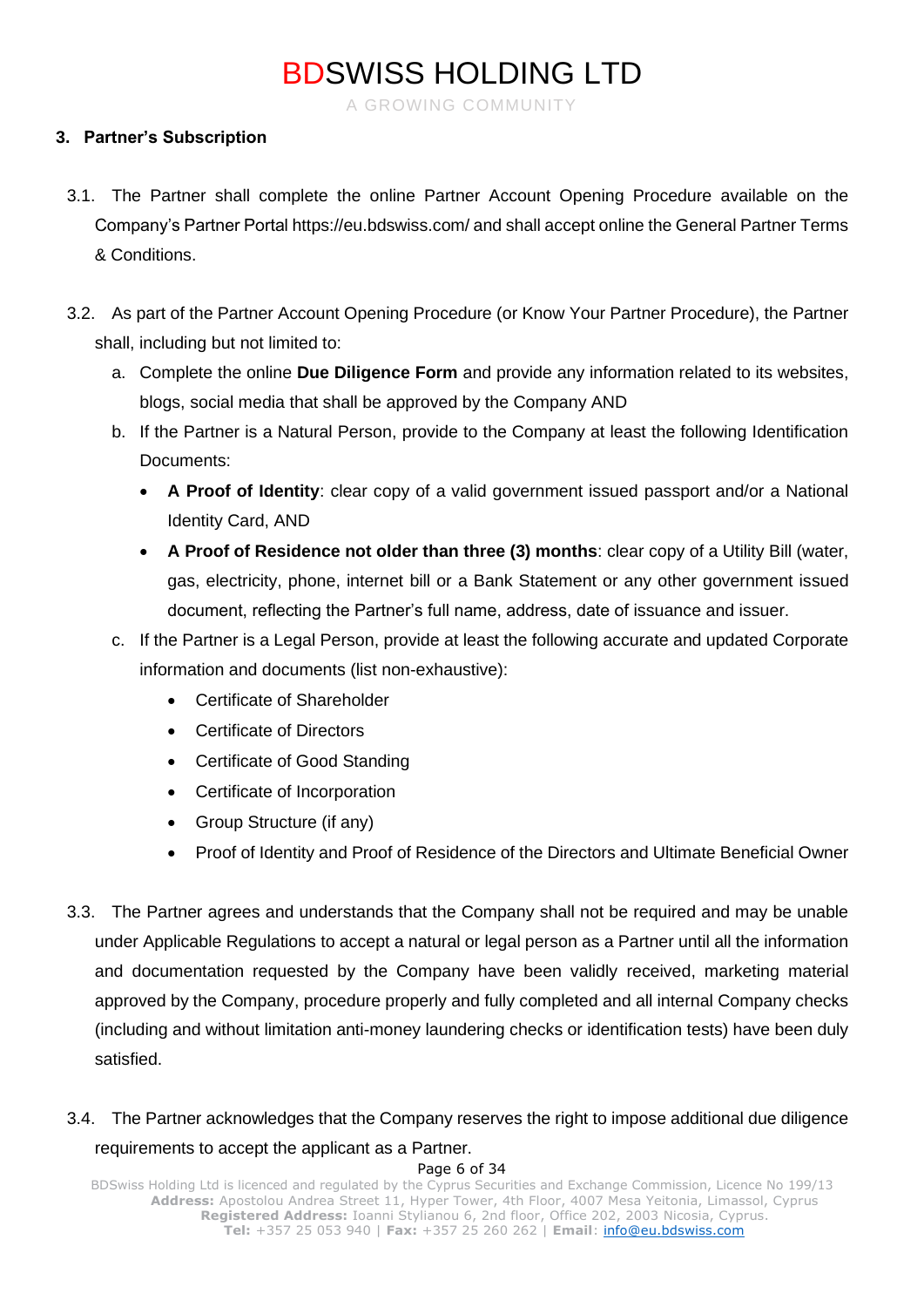A GROWING COMMUNITY

- 3.5. The Partner agrees and understands that his/her continuous collaboration with the Company and the Compliance Department of the Company to comply with any legal requirements is an essential element of this Agreement.
- 3.6. The Partner shall provide true, accurate and complete information to the Company, during the Partner Account Opening Procedure and as these may be requested from time to time, about the Partner, his/her activities, blogs, websites; social media profiles and/or any other information directly or indirectly related to the General Partner Terms & Conditions. The Provision of false, inaccurate information and/or refusal to provide the requested information/documentation, the Company reserves the right to deny and/or reject the Partner application or terminate the account providing the Partner with a written notice to his/her registered email address.
- 3.7. Any changes in any of the provided information (both personal and commercial), the Partner shall immediately inform the Company in writing via his/her registered email address to the email communicated to the Partner within the Appendix Commission Plan (the "Appendix") or to the email address as communicated from time to time accordingly to the specificity of the Partnership without being asked to do so.
- 3.8. The Partner hereto represents that (s)he has the full right, power and authority to enter into, to be bound and to perform his/her obligations under this Agreement, without the approval or consent of any third party and confirms that (s)he is qualified under any applicable regulatory requirements to offer the services mentioned herein.
- 3.9. In case the Partner provides false information and/or refuses to provide the requested information/documentation or collaborate in good faith with the Company, the Company shall reserve the right to take one or more of the measures as stated in clause 6.6.6 below.
- 3.10. Upon successful completion of the Partner Account Opening Procedure, the Partner approved by the Company shall be granted a personal Access to the Partner Portal and/or to the Partner Area.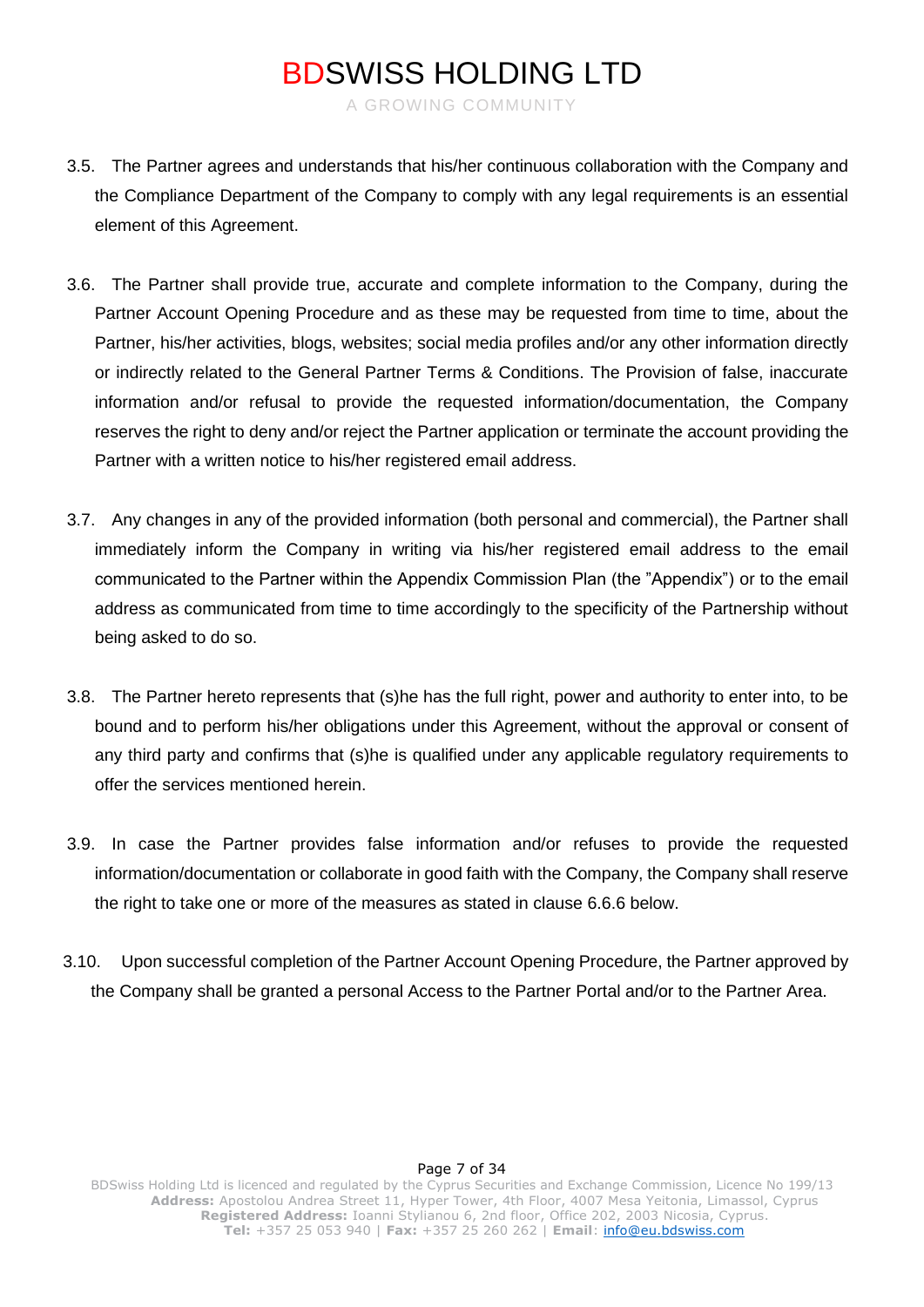A GROWING COMMUNITY

### **4. Partner Services**

- 4.1. The Partner shall use means of online marketing to introduce, promote, present and/ or explain the products and services offered by the Company to prospective Clients for the conclusion of an Agreement between the Company and prospective clients, without having private contact with the prospective Clients, unless the Partner has obtained and maintain the relevant licences and authorisations to do so.
- 4.2. For the purpose of this Agreement the Partner shall be entitled to:
	- a. Introduce and promote the Company's products and services to prospective Clients.
	- b. Fairly and accurately describe the Company and its profile according to information provided by the Company only.
	- c. Distribute to prospective Clients approved, accurate, true and fair information regarding the Company and its services, through presentations and/or educational seminars or advertising campaigns and events in accordance with the requirement of the General Partner Terms & Conditions and upon written consent of the Company.
	- d. Provide documentation and information that the Company may from time to time reasonably require. The Partner shall not distribute any documentation or information related to the services of the Company to any third party, unless the distribution of such information has been approved in writing by the Compliance Department of the Company.
	- e. Provide explanation about the Company's business and policies.
	- f. Provide presentation and introduction about the Company products and services to prospective Clients / Partners.
	- g. Introduce new Clients who fully meet the qualifications and suitability standards of the Company on a fully disclosed basis.
	- h. Perform any other actions provided for or required by this Agreement or applicable legislations.
	- i. Support and provide assistance to prospective Clients in order to successfully complete the online Client Account Opening Procedure, in order to open an account with the Company.
- 4.3. The Partner shall not give advice and/or trading recommendation to Clients and/or to Sub-Partner, neither directly nor indirectly influence any Referred Parry with regards to her/his Trading Activity. For the avoidance of any doubt, the Partner shall indemnify the Company from any loss and/or liability arising from any such advice, recommendation, default, or neglect by the Partner.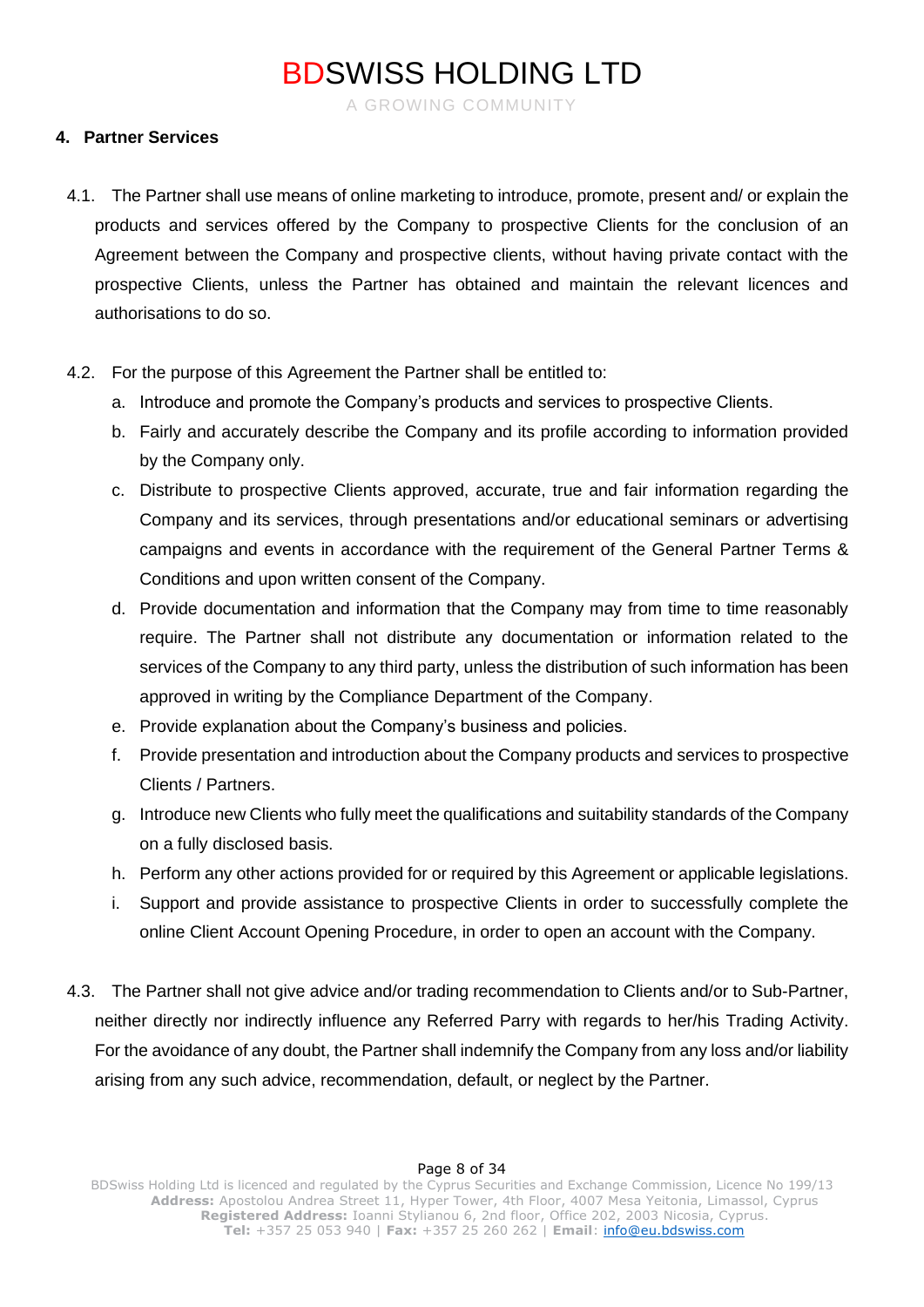A GROWING COMMUNITY

- 4.4. The Partner shall not accept or receive funds from clients but must instruct the clients to send funds directly to the Company accordingly to the Clients Agreement.
- 4.5. The Partner shall at any time and throughout the duration of this Agreement apply strictly the Company's Marketing Guidelines and Code of Conduct as part of the General Partner Terms & Conditions, the failure to comply with these conditions shall lead to official warnings and conduct to the immediate termination of the contractual relationship between the Parties in the absence of rectification of the practices identified in violation of this Agreement, within the timeframe allowed.

### **5. Master Partner & Sub- Partner**

- 5.1. The Partner shall be entitled to refer to the Company a legal or natural person who may apply for participation in the Partner network ("Sub-Partner") via the "Sub-Partner Registration Function" or the "Master Partner Function" within the Partner Area.
- 5.2. All the terms herein shall apply to the Partner who wishes to introduce Sub-Partner (the "Master Partner") to the Company, where applicable.
- 5.3. The Partner shall introduce prospective Sub-Partners in which the latter shall refer prospective clients accordingly to the Terms, in regards to the products and services offered by the Company from time to time.
- 5.4. All the terms within the General Partner Terms & Conditions regarding the referral of Clients shall apply to the referral of Sub-Partner, where applicable.
- 5.5. The Partner shall assist Prospective Partner on completing the online Partner account opening procedure with the Company.
- 5.6. The Partner shall translate documents, where needed, for the Company as well as explain to the Client the products and services offered by the Company. If applicable, the Partner shall also act as a translator between the Client and the Company.
- 5.7. The referred Partner shall become a Sub Partner if:
	- a. The Referred Partner came directly from the Partner and the Company shall be inform, prior or after successful registration, in writing of having been referred by the Partner, AND

#### Page 9 of 34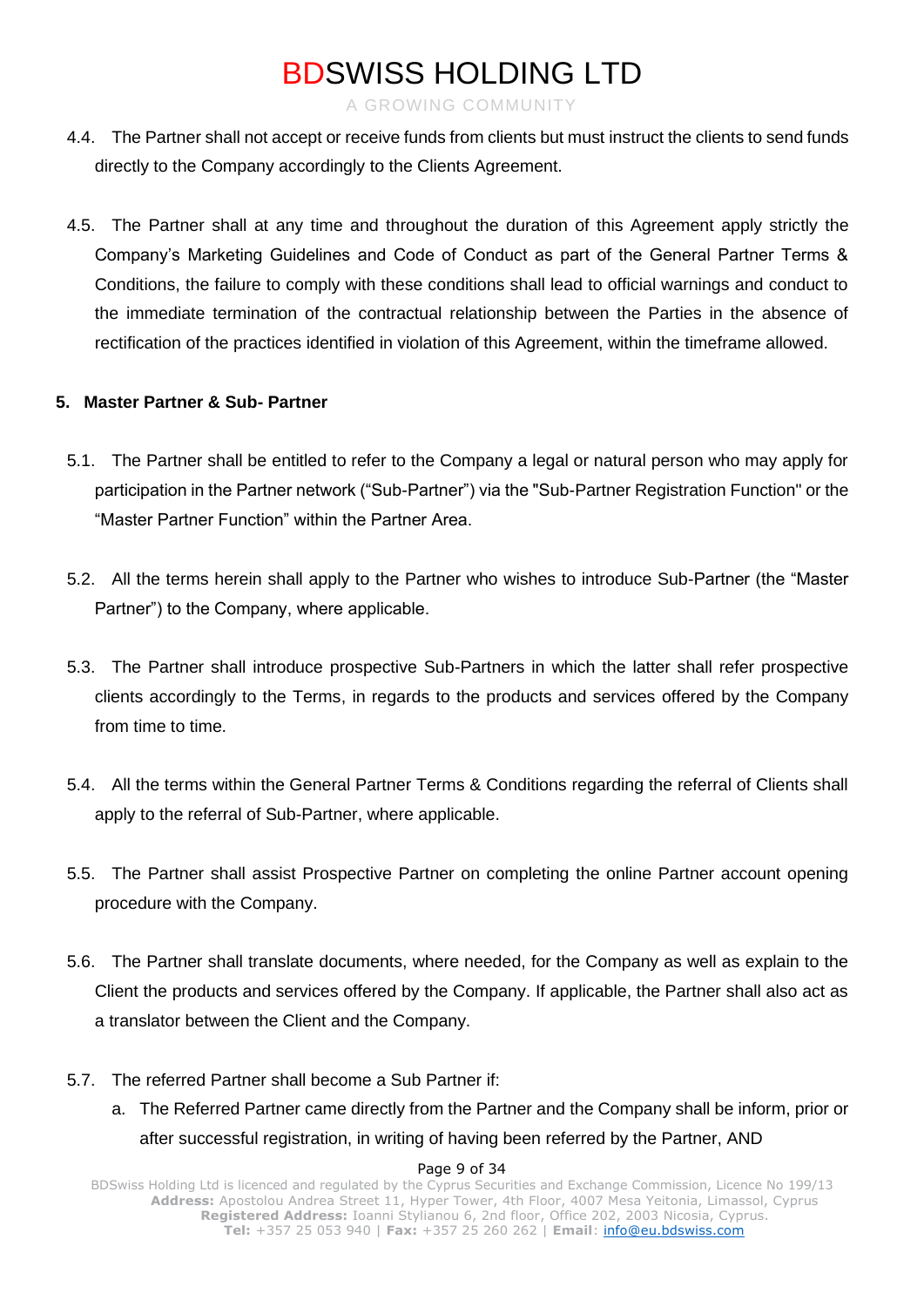A GROWING COMMUNITY

- b. The Referred Partner has successfully joined the Company's network accordingly to the Partner Account Opening Procedure and General Partner Terms & Conditions, AND
- c. The Referred Partner has never been a Partner of the Company. AND
- d. The Referred Partner is not the Partner, or a person controlled by the Partner AND,
- e. The Referred Partner does not use a fictitious name, an alias or any other alternative to hide his/her true identity to register as a Sub Partner
- 5.8. For each successful Sub Partner, the Company shall pay commission to the Master Partner for the activities of the Sub Partner according to the Master Partner's Commission Plan and in accordance with the Remuneration Policy and Conflict of Interest Policy of the Company.
- 5.9. The Sub Partner Commission shall be due to the Master Partner only and if the Sub Partner fulfils the General Partner Terms & Conditions and no breach is identified, at any time during the business relationship.
- 5.10. The Commission shall not be due to the Partner if it comes to the attention to the Company that the Partner offers any form of monetary incentive or any other payments to potential Sub Partner without a prior written permission of the Company, and/ or attempt to insert any additions or alterations to the provisions concerning potential Sub-Partner and/or if the Partner and/ or the Sub Partner breaches the General Partner Terms and Conditions and/ or the Applicable Laws.
- 5.11. In the event of any dispute and/ or complaint between the Master Partner and the Sub Partner arise, the Company shall not be held responsible. However, the Company shall have the right to take one of the measures stated in clause 6.6.6. below accordingly to the nature of the breaches /complaints.
- 5.12. The Master Partner acknowledges that each Sub-Partner referred by the Master Partner to the Company shall remain the Partner of the Company.
- 5.13. Any information about the Sub-Partner shall be the exclusive and sole property of the Company.
- 5.14. The business relationship between the Company and the Sub-Partner or between the Master Partner and the Company shall survive to the termination of one or the other relationship.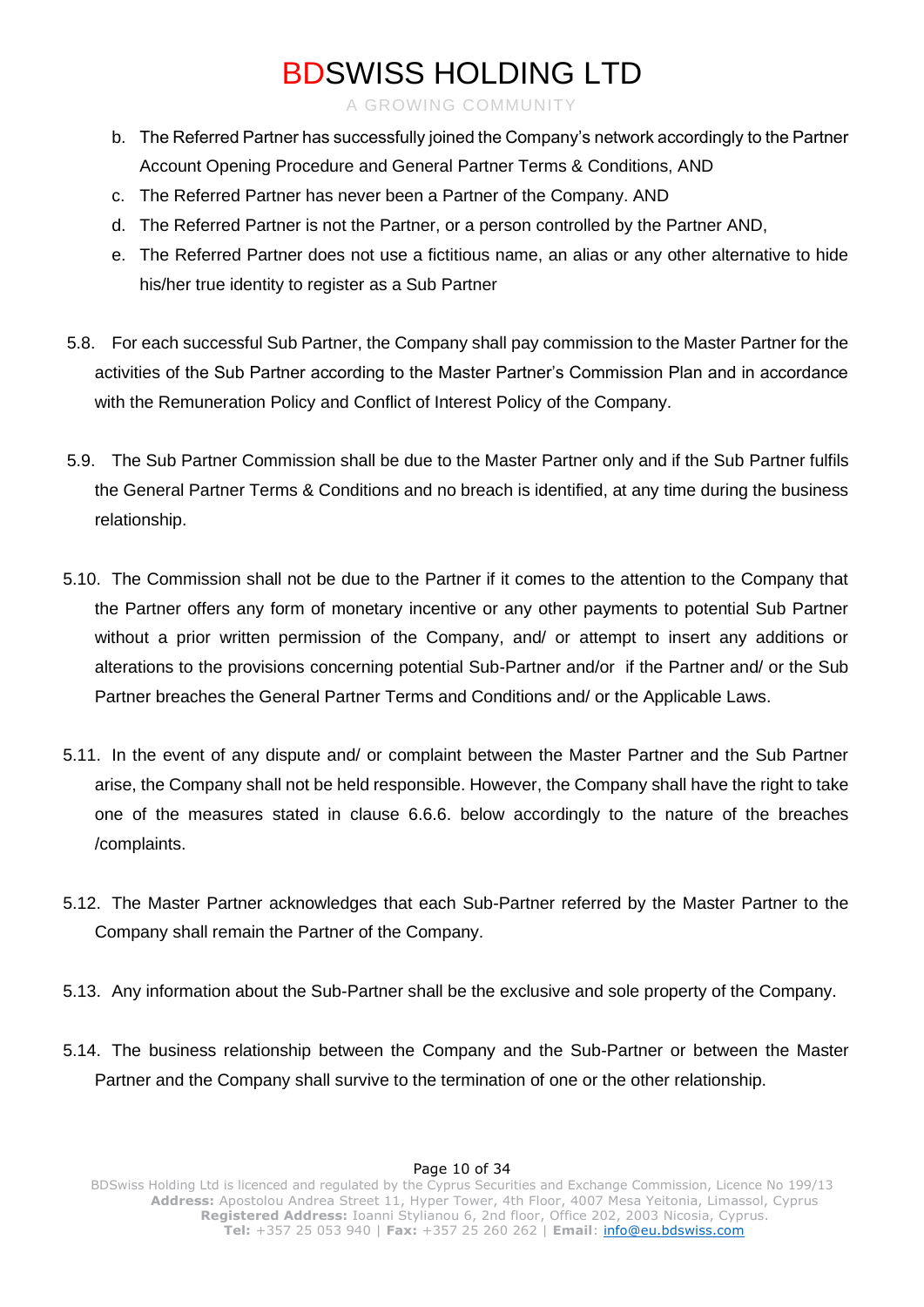A GROWING COMMUNITY

#### **6. Partner's Obligations**

#### 6.1. **REGULATION, AUTHORISATION, OWNERSHIP**

- 6.1.1. The Partner shall at any time comply with any business-related instruction, terms or directions given by the Company in relation to the Partner's services.
- 6.1.2. The Partner shall fully comply with all applicable laws and regulations of his/her country of residence, country of business operations and the country of conclusion and performance of this Agreement.
- 6.1.3. The Partner shall obtain and/or maintain in force all necessary registrations, authorizations, consents, license(s) or government permit(s) to be able to fulfil his/her obligations under this Agreement; and whenever requested, to supply details and evidence of the Partner's status and business and of the licensing and/or authorization requirements applicable to the Partner's activities.
- 6.1.4. The Partner shall use in compliance with rules, regulations, in good faith and provide sufficient proof of ownership of any blogs and/or websites and/or social media profiles and/or of any other means existing or futures, used for his/her promotional/marketing activities as these may be requested from time to time. The Partner shall declare to the Company all means used to promote the Company's Services at the online registration procedure stage and immediately at any time during the partnership as soon as a new or different version of the said means is used, without being asked to do so and as the case may be, upon the Company's request without prejudice of clause 6.3.1 below.

### 6.2. **PROSPECTIVE CLIENTS**

- 6.2.1. The Partner shall not refer immediate family members and/or breach any of the provisions under the Company's Conflict of Interest Policy as amended from time to time.
- 6.2.2. The Partner shall target and refer Clients only from the authorized countries list as provided by the Company from time to time and be aware of the Applicable Marketing Regulation and Law for the distribution of Investment Services, in particular on the distribution of CFDs products within the Targeted Countries, including rules related to risk warning and disclaimers.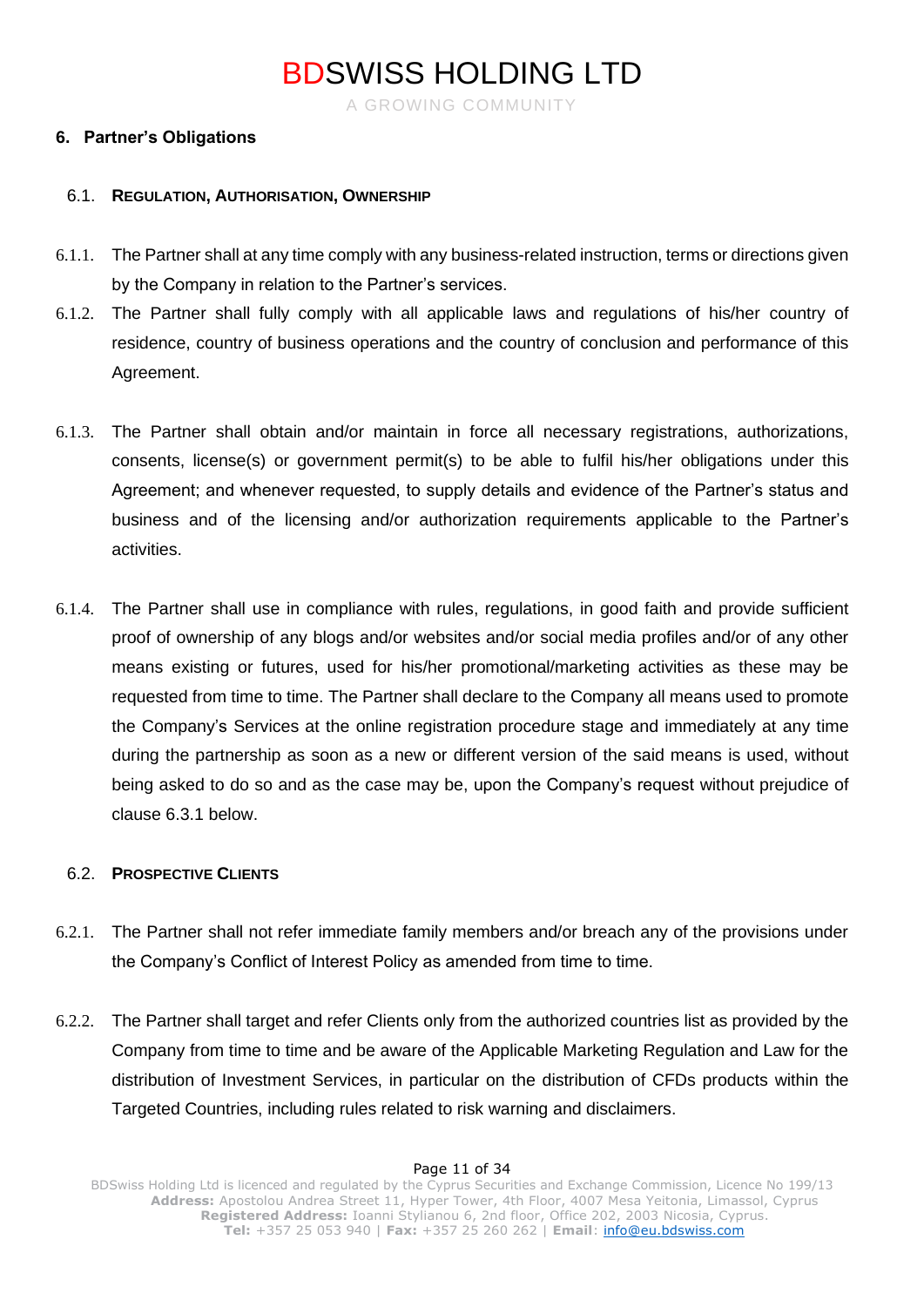A GROWING COMMUNITY

- 6.2.3. The Company may from time to time by written notice to the Partner notify the Partner that the Partner shall not refer Clients from any particular geographic region or sector. The Referring Party shall abide by any such notice and this Agreement shall not apply to any Client (or person who might otherwise be a Referred Client) from such a geographic region or sector.
- 6.2.4. The Partner shall provide the Company with any information required immediately upon demand about the referred clients in order to assess risks and comply with any and all anti-money laundering or other regulatory requirements.

### 6.3. **MARKETING & ADVERTISING**

- 6.3.1. The Partner shall obtain the Company's approval prior to uploading or using any information or functionalities as per clause 3 above "Due Diligence". If the Partner intends to amend, alter, or modify the Company's Information and/or functionalities and/or marketing material that were initially provided and approved by the Company, a new approval shall be obtained by the Company before the amendments are proceeded.
- 6.3.2. The Partner shall restrict his/her services to the introduction and/ or referral of Clients to the Company and shall bear all establishment and operational costs and expenses for the fulfilment of this Agreement, unless otherwise determined by the Company.
- 6.3.3. The Partner, under no circumstances, shall use the Company's name, logo and/or website, whether for information or educational purposes, except with the prior authorisation of the Company and only for the purpose of this Agreement.
- 6.3.4. The Partner shall not advertise and/or circulate to Clients or any Third Parties any written information or documentation related to the Company and its services, unless the distribution of such information and documentation has been approved in writing by the Company.
- 6.3.5. The Partner acknowledges and agrees that (s)he shall not register a business that includes the following words: "BDSwiss Holding Limited", "Swiss Markets", 'BDSwiss Holding", 'BDSTRading" and/or "BDSwiss" name. Furthermore, the Partner acknowledges that (s)he shall not be allowed to register and/or operate a domain name that includes the following words "BDSwiss Holding Limited", "Swiss Markets", "BDSTrading", 'BDSwiss Holding" and/or "BDSwiss" name, or any other brands or trade name as acquired by the Company from time to time.

#### Page 12 of 34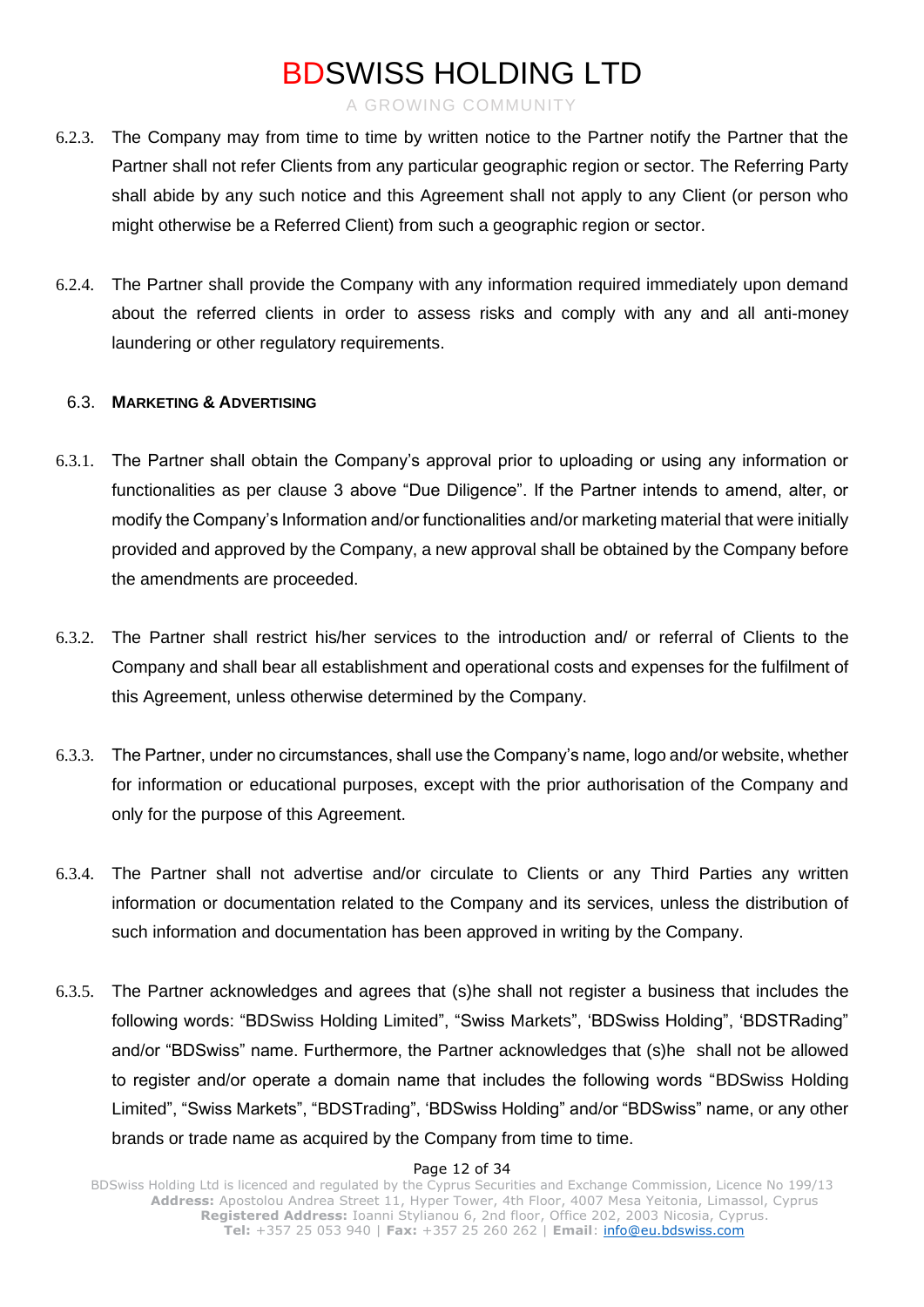A GROWING COMMUNITY

- 6.3.6. The Partner using a website for promoting his/her business must include its Company or its Group Company's information, risk disclaimer, privacy policy, terms of use and any other information as required by laws and regulations for the protection of the consumers or any other national rules and regulations applicable to the services provided.
- 6.3.7. For the performance of this Agreement, the Partner shall clearly, accurately and fairly inform the prospective clients of:
	- a. The nature of the relationship between the Partner and the Client, and between the Client and the Company, AND
	- b. True, accurate, complete and not misleading information regarding the Company, its Regulator, its products and services, AND
	- c. Any fees directly or indirectly related to the introduction of the client and /or related to the Services provided under this Agreement, AND
	- d. The Complaint Handling Procedure of the Company, and in particular stressed that any complaint against the Partner should be addressed in written to the Company at [complaints@eu.bdswiss.com,](mailto:complaints@eu.bdswiss.com) as amended from time to time.
	- e. The support service of the Company, for any inquiries related to the Company's services, policies, procedures or any other information related to the Company or its products at [support@eu.bdswiss.com.](mailto:support@eu.bdswiss.com)
- 6.3.8. The Partner shall not make any misleading, untrue or inaccurate statement representations or warranties to any Client and/or Third Party nor omit to state any fact or give any information to a Client and/or Third Party, the omission would make the given information being unfair, unclear and misleading.
- 6.3.9. The Partner shall use only approved advertising, informational, promotional, marketing materials by the Company with respect to the intellectual Property and right of the Company. The Partner shall not amend, modify or alter in any way, with minor amendment included any of the Company's marketing materials (including but not limited to the text, information and documentation), intellectual property, brands and/or trademarks without prior informing the Company on the proposed amendment or use and receiving the company's consent to proceed.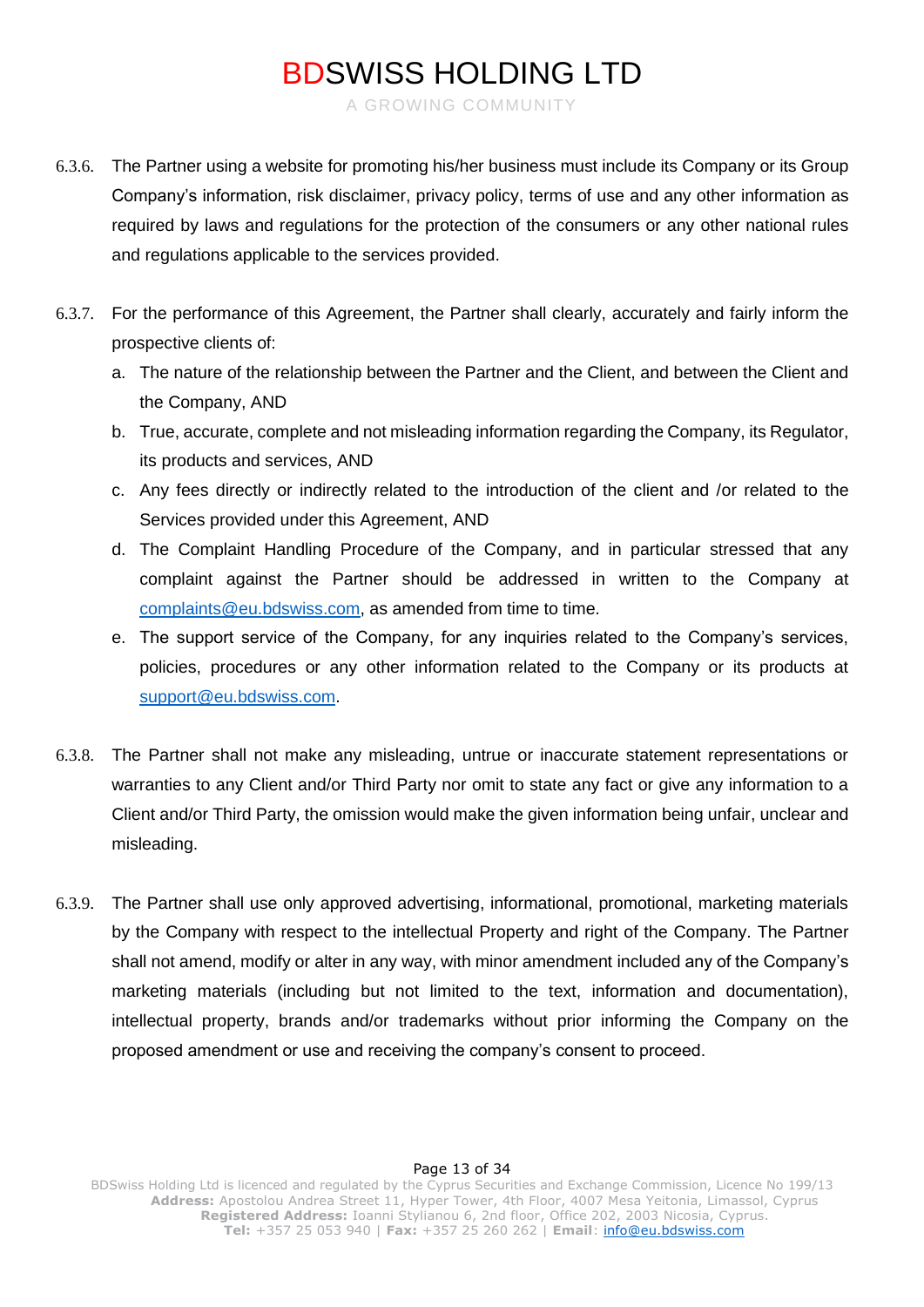A GROWING COMMUNITY

#### **6.4. PARTNER TRACKING URL**

- 6.4.1. The Tracking URL, including Trackers IDs or any other Trackers provided by the Company to the Partner, shall be used only by the Partner for the performance of this Agreement.
- 6.4.2. The Partner shall not transfer, assign, sell his/her Tracking URL to any Third Party, without prior written consent of the Company. Any violation of this provision, the Company reserves the right to apply the necessary measures, including warnings, termination or retain commission accordingly to clause 6.6 below.

#### **6.5. REPUTATION & GOOD FAITH**

- 6.5.1. The Partner shall at all the time maintain ethical practices, high standard of business and conduct its business in such manner so as to reflect favorably the Company.
- 6.5.2. The Partner shall at all the time protect the reputation of the Company, including but not limited to its employees, directors, and associates. The Partner shall not do any act that would or might damage the standing reputation of the Company.
- 6.5.3. The Partner shall immediately notify the Company verbally and in writing upon receipt of any prospective clients or client's complaint or threatened action realised against the Company, including its employees, directors, and its associates in connection with any alleged errors and/ or corrections and/or any other matters related to the Company, its services and products.
- 6.5.4. The Partner shall immediately notify the Company orally and in writing of any claims raised by any regulatory authority or national consumer body or any relevant authority body.
- 6.5.5. The Partner shall, throughout the duration of the Agreement and after, act in good faith at all times and shall not make any false and/or misleading representation or statements with respect to the Company and/or the Partner Program and/or the Company's products and services and/or not engage in any other practices which may affect adversely the image, credibility or the reputation of the Company and its services.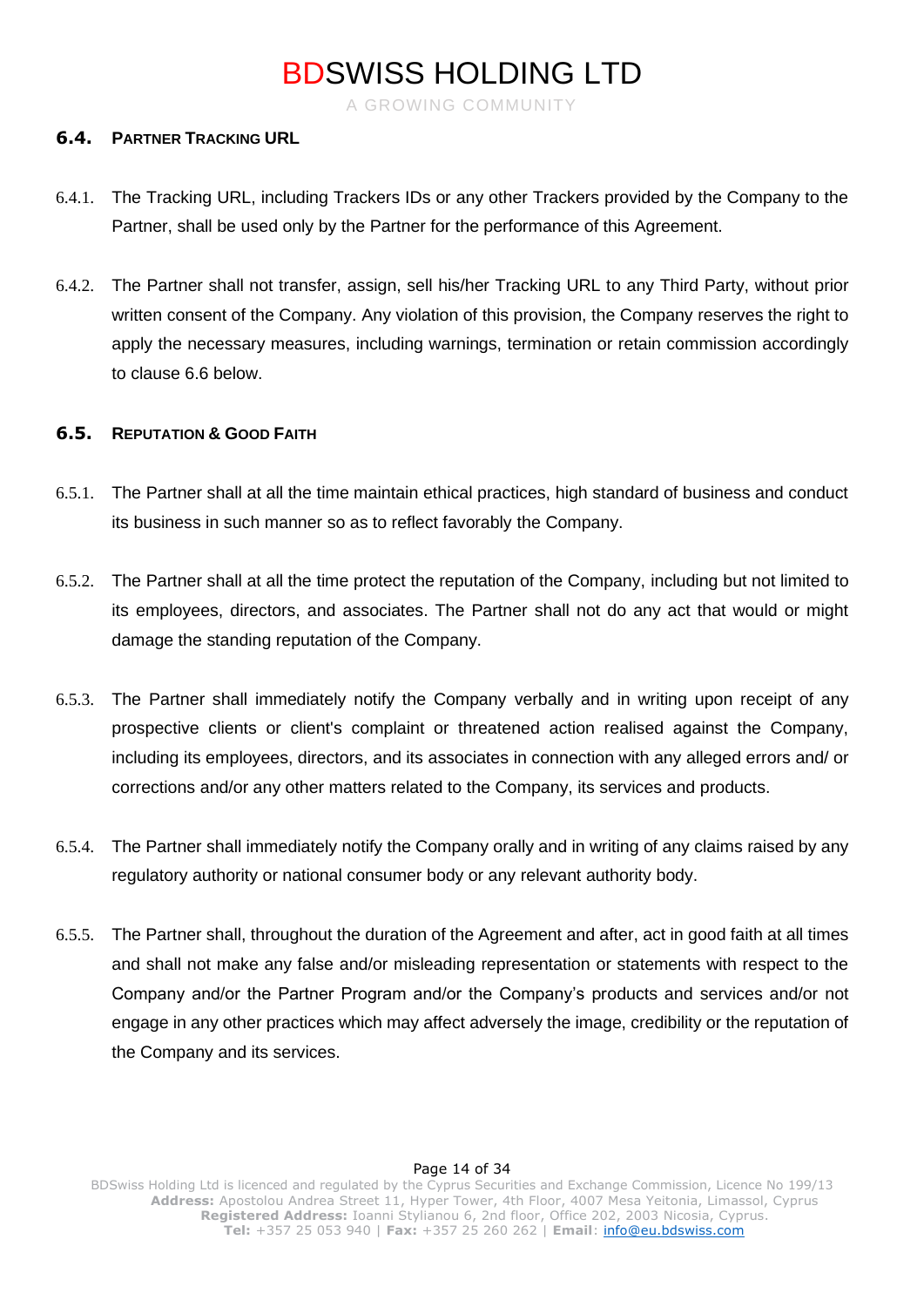A GROWING COMMUNITY

### **6.6. MEASURES**

If the Company has reasonable suspicion that the Partner has committed an act in violation of any of the General Partner Terms & Conditions and/or of non-compliance with the provisions herein and/or act in breach of applicable laws and regulations, the Company reserves the right, at its sole discretion including but not limited to:

- a. Send a normal notice referencing the identified / suspected breaches requiring the Partner to rectify the said breaches and / or to provide requested information, documentation, evidence in order to comply. The Partner shall reply and comply within the timeframe indicated in the notice, and/or
- b. Send a warning letter to the Partner to comply within a certain timeframe and/or to cease immediately such act or practice and/or to remove immediately any non-compliant material or attitude or any other action as deemed appropriate, before the termination of this Agreement, and/or
- c. Stop any advertising campaigns, and/or
- d. Suspend the Partner Account, and/or refuse access to the Company's services and/or Partner Portal and/or Partner Account and / or
- e. Retain commission and /or remuneration until the identified / suspected breach is corrected
- f. Immediately terminate this Agreement by written notice, and/or
- g. Retain a part or all Partner's commissions and/or retain outstanding payments, and
- h. Take any other legal actions deemed necessary for the preservation of the interest, reputation, economy and business of the Company, its employees, and Directors, its associates and of any other stakeholders.

### **7. Partner's Warranties**

- 7.1. The Partner shall warrant the Company that all information provided regarding prospective Clients and/ or Sub Partner, during the performance of the Services shall be accurate and reliable and shall not contain any false or misleading or unlawful data.
- 7.2. The Partner shall warrant the Company that (s)he shall only solicit Clients (and any other persons who may require the Services) and provide the Services appropriately, professionally and lawfully with respect to the applicable legal standards (including any laws referring to the content or nature of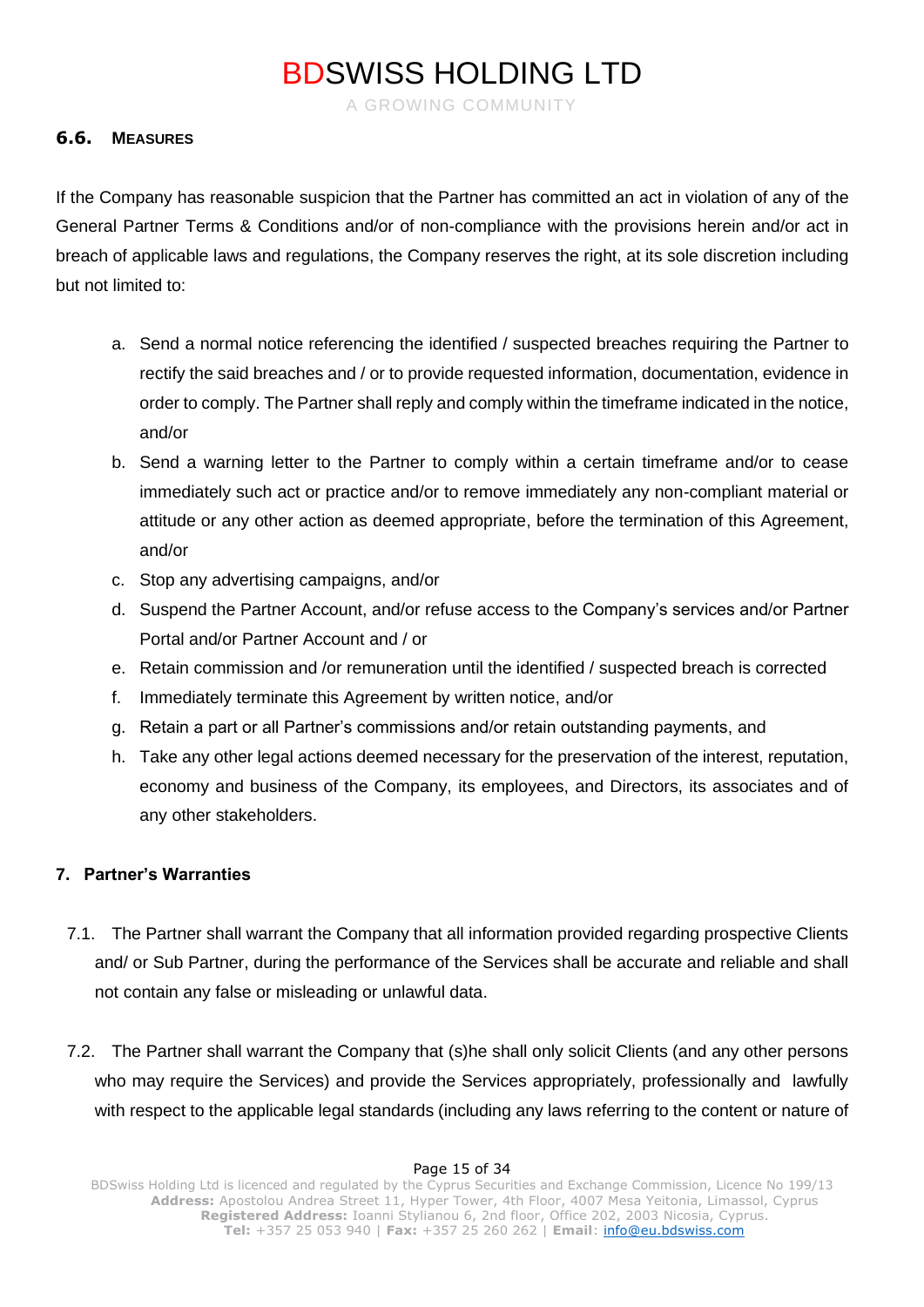#### A GROWING COMMUNITY

the particular services), in compliance with all laws and regulatory rules of any relevant jurisdiction and with all the General Partner Terms & Conditions in every aspect.

- 7.3. The Partner shall warrant the Company, acknowledge and confirm his/her awareness and full understanding of all applicable Laws, Regulation, Legal documents, authorisations, licences, limitations, agreements and arrangements applicable to the General Partner Terms & Conditions, including but not limited to the requirements stated in clause 6.1.
- 7.4. The Partner shall warrant the Company to be and shall continue to be duly authorized to perform this Agreement in compliance with all laws and regulatory rules applicable to it including requirements stated in clause 6.1.
- 7.5. If the Partner is a legal person, the Partner shall be duly organized and incorporated, validly operating in good standing under the laws of its jurisdictions and have full legal capacity to enter into this Agreement.
- 7.6. If the Partner is a natural person, the Partner acknowledges and confirms that (s)he is of legal age (i.e. over 18 years old).
- 7.7. The Partner shall be solely responsible and liable for the content and the form of his/her duties including any promotional/marketing activities.
- 7.8. The above-mentioned terms shall not be limitative. The Company at its sole discretion may take action deemed necessary if any breach of any of the warranties herein and/or of the General Partner Terms & conditions is identified or reasonably suspected in additions of the measures stated in clause 6.6.
- 7.9. If the Partner commits a breach to this provision, the Partner shall warrant and acknowledge being personally liable towards the relevant jurisdiction and Third Parties.

#### Page 16 of 34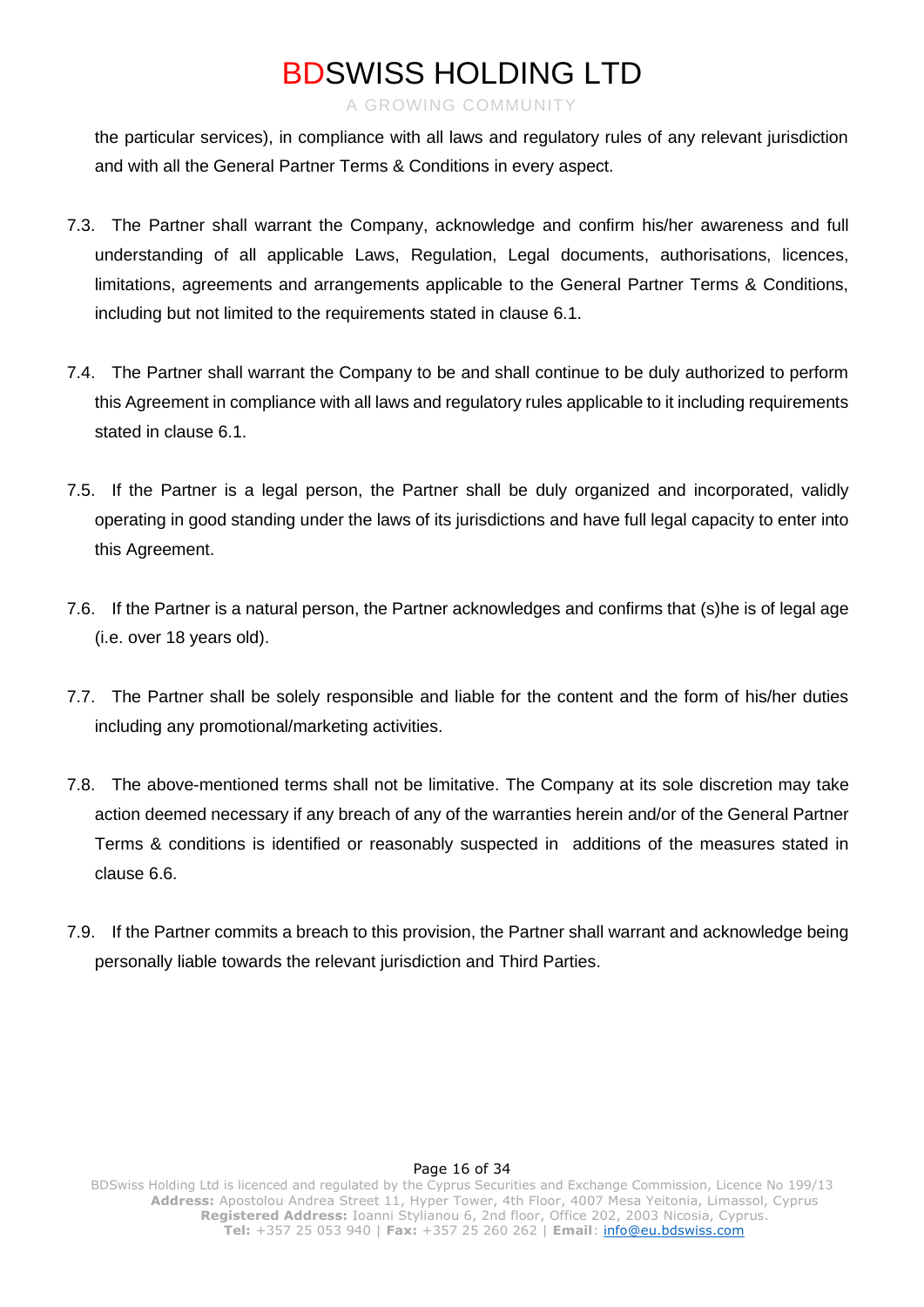A GROWING COMMUNITY

### **8. Company's Right & Obligation**

#### 8.1. **PROSPECTIVE CLIENTS / SUB PARTNER**

- 8.1.1. At its sole discretion, the Company shall proceed with the account opening of Clients referred by the Partner, provided that such clients meet the qualifications and suitability standard criteria set out in the Company's Client Agreement and in accordance with its internal policies.
- 8.1.2. The Company shall provide services to Clients referred by the Partner in accordance with the Company's Client Agreement, all the applicable legal documents available on the Company's website and with its internal procedures and policies.
- 8.1.3. The Company shall, at its sole discretion, refuse to provide its services and products to any potential Client, and to close any client account at any time, in particular if the clients do not meet or stop to meet the suitability requirements.

### 8.2. **COMPLIANCE & MONITORING**

- 8.2.1. All marketing and educational material, online or offline must be approved by the Compliance Department of the Company prior the Partner shall be entitled to use it and the Partner shall apply all the requested changes instructed by the Company in order for the said material to be compliant and used by the Partner.
- 8.2.2. The Company shall monitor in accordance with its policies, the Partner's business activities, blogs, websites, social media profile, or any other website, page, channel, social media associated with the

#### Page 17 of 34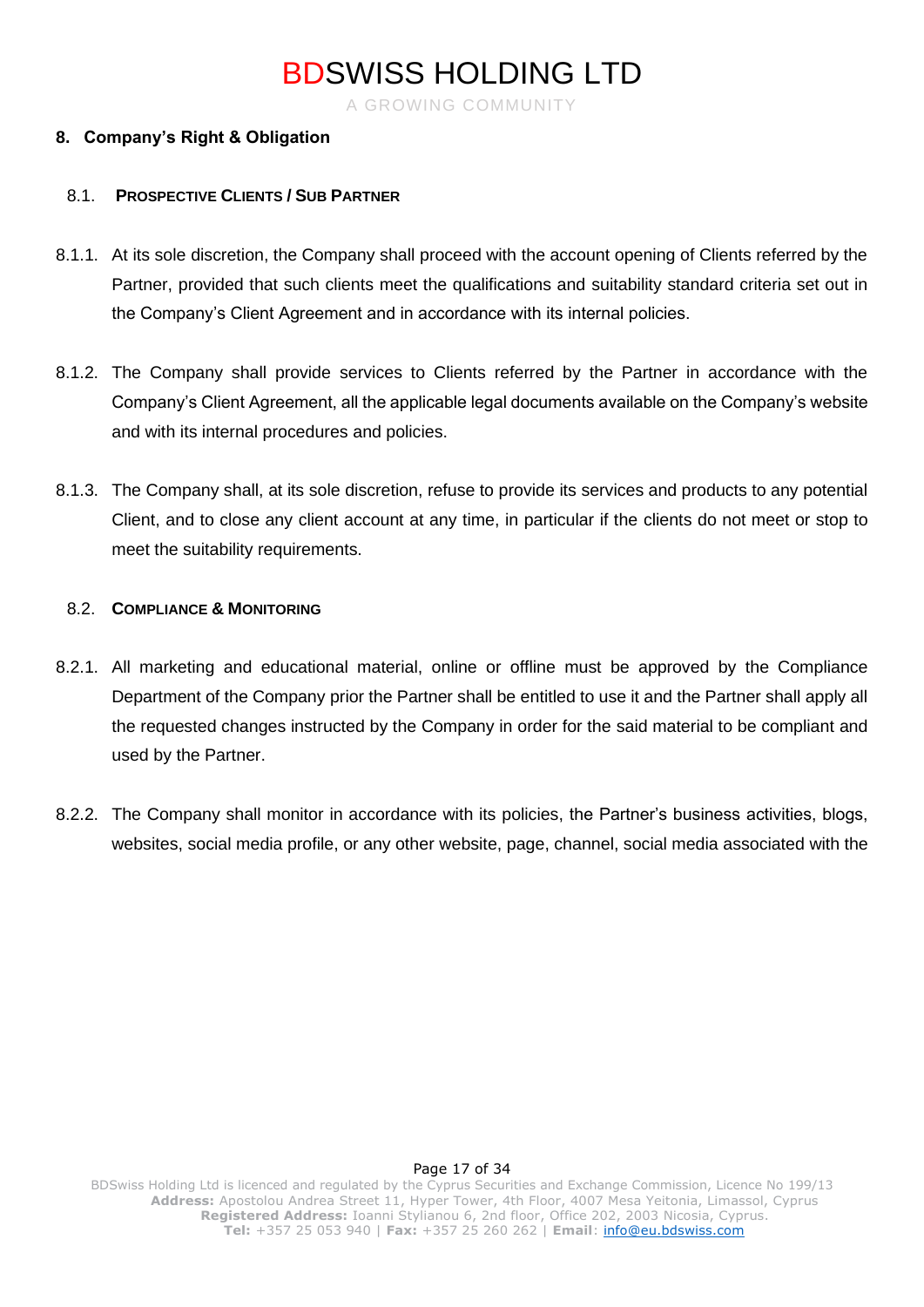#### A GROWING COMMUNITY

Partners, any existing or future method used to communicate with potential clients and to promote the Company's services and products.

- 8.2.3. The Company shall inspect and conduct any due diligence it may require from time to time, without limitation on means of investigation.
- 8.2.4. The Company shall diligently supervise the activities of the Partner, to comply with the Company's Terms as well as local regulations or any other regulations as deemed to be applied.
- 8.2.5. The Company shall at any time, review the Partner's location of promotional/marketing material and approve the use of the Partner's URL Links.
- 8.2.6. The Company may require that the Partner changes the location or use of such material in order to comply with the applicable regulatory framework and the General Partner Terms & Conditions.
- 8.2.7. Any breached identified following a compliance check and/or Mystery Check and/ or and/or ongoing monitoring shall result including but not limited to one of the measures stated in clause 6.6.
- 8.2.8. The Company shall take legal action against in addition of the measures stated herein, if it is reasonably suspected or identified that the Partner is attempting or manipulating or abusing the Company's Partnership Program by any means of fraud or misrepresentation or any other kind of form of abuse or manipulation.
- 8.2.9. The Company shall have the right to require a detailed report on discharge of the Partner's Obligations under this Agreement and on the progress and results of services provided by the Partner.

### 8.3. **SUB PARTNER / CLIENT'S DATA**

- 8.3.1. All prospects or Sub Partner or Client's data shall remain exclusively the property of the Company.
- 8.3.2. Unless otherwise expressly foreseen in writing, the Partner shall not acquire any rights to data of any kind, generated, collected, or processed for the performance of this Agreement or by in any other way.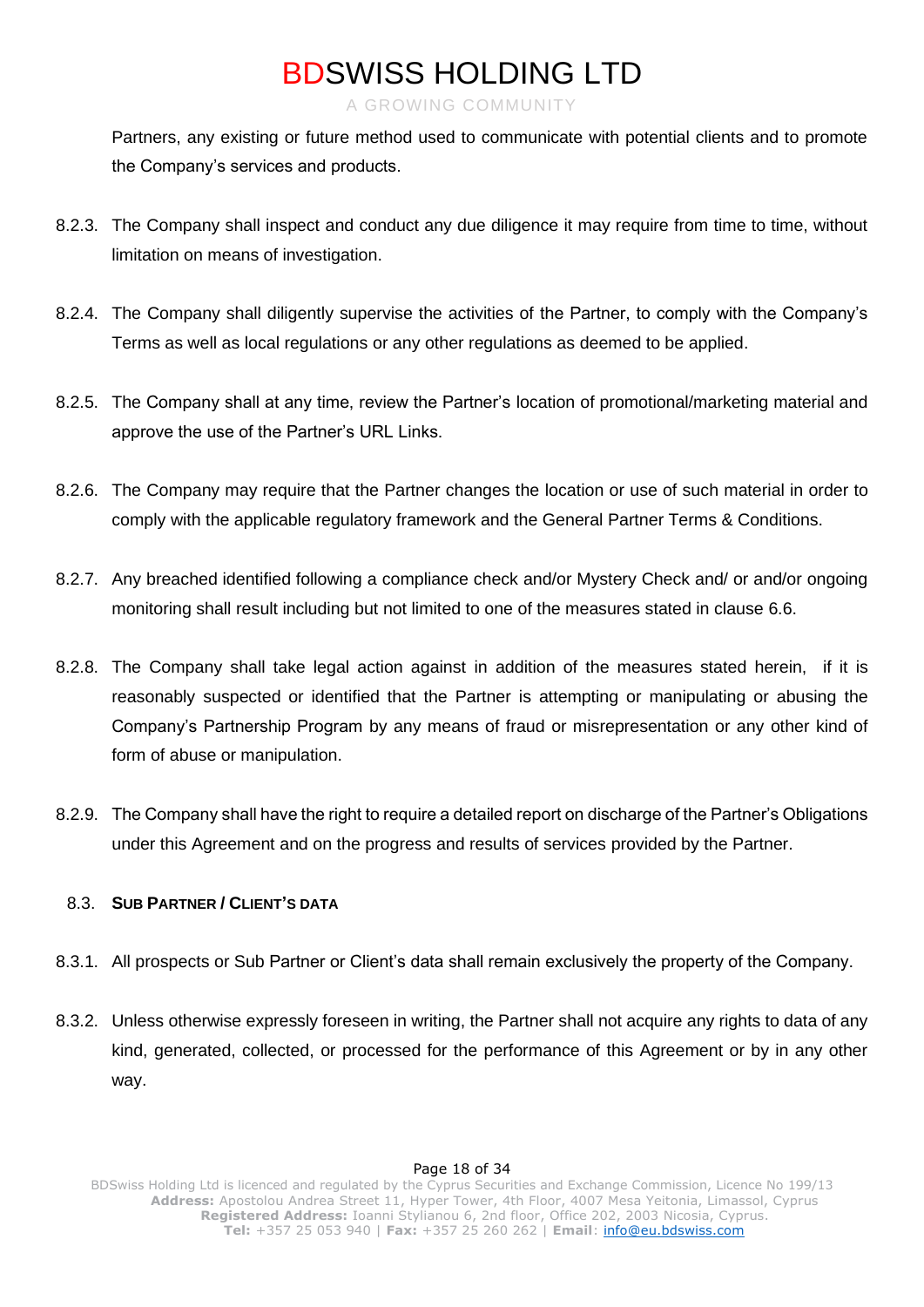A GROWING COMMUNITY

#### 8.4. **NON- EXCLUSIVE LICENCE**

- 8.4.1. The Company shall provide a non-exclusive license to the Partner to use trading software, forms, literature, newsletters, market reports and/or any other informational material provided to the Referring Party by the Company, in accordance with clause 12.1.
- 8.4.2. The Referring Party acknowledges that the arrangements contained in this Agreement shall be not exclusive to the Partner and that the Company may enter into similar arrangements with other persons (including competitors of the Referring Party).

#### **9. Commission**

#### 9.1. **COMMISSION PLAN**

- 9.1.1. The Partner shall acquire a right to commission only once the Partner has successfully completed the Online Partner Account Opening Procedure, has been verified and approved by the Company and has activated the Partner tracking URL.
- 9.1.2. The Partner shall acquire a right to commission for the referred clients that have successfully registered with the Company via the Partner Tracking URL. If for any reason, the referred clients have not used the Partner URL Tracker, the Partner shall not be entitled to remuneration for the client's activity as the client shall therefore not be considered as a Partner's referred client. However, the said Client and / or the Partner shall be entitled to request the Company to be linked to the Partner by stating the reason why the registration was made without using the Partner URL Tracker. The request shall be sent via registered email. Upon the Company's written approval, the Partner shall acquire a right on the said referred client's activity generated from the date of the Company's confirmation.

#### Page 19 of 34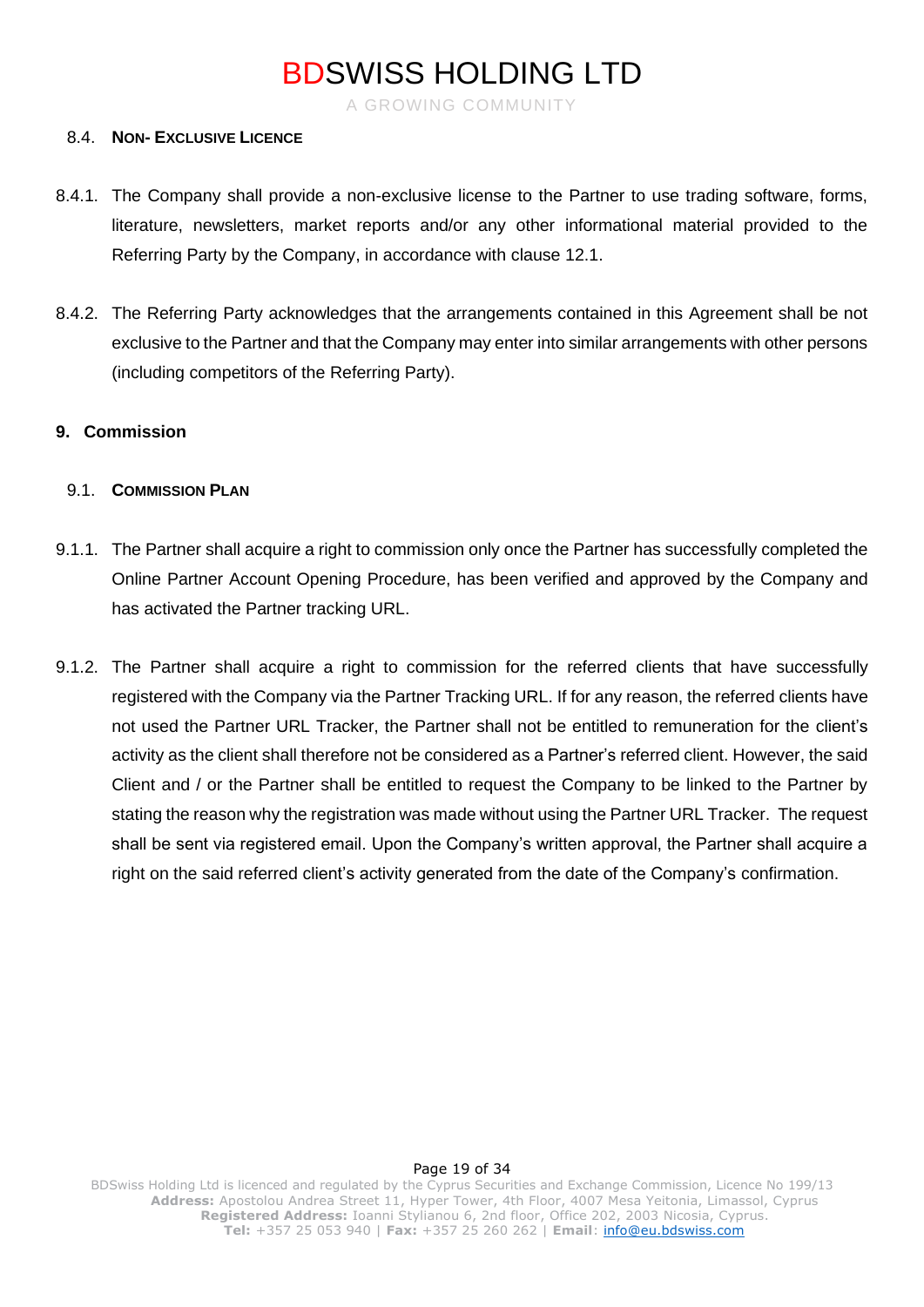A GROWING COMMUNITY

- 9.1.3. The Company shall have the right, at its sole discretion, to refuse or replace the Commission Plan that the Partner opted-in at the Online Partner Account Opening stage or after.
- 9.1.4. The Company shall pay the Partner a commission calculated as per the terms set out in the Standard Commission Plan Appendix (Appendix by default) or as negotiated and agreed between the Parties and set out in the specific Appendix ("Commission Plan").

### 9.2. **PARTNER PORTAL**

- 9.2.1. The Partner shall have access at any time from her/his Partner Portal / Dashboard including but not limited to the following information:
	- a. Number of new Client(s) who have successfully registered with the Partner URL Tracker.
	- b. Referred Client's activities,
	- c. Total amount payable after deductions and set offs.
	- d. The Company shall have no liability for the accuracy or completeness of these reports.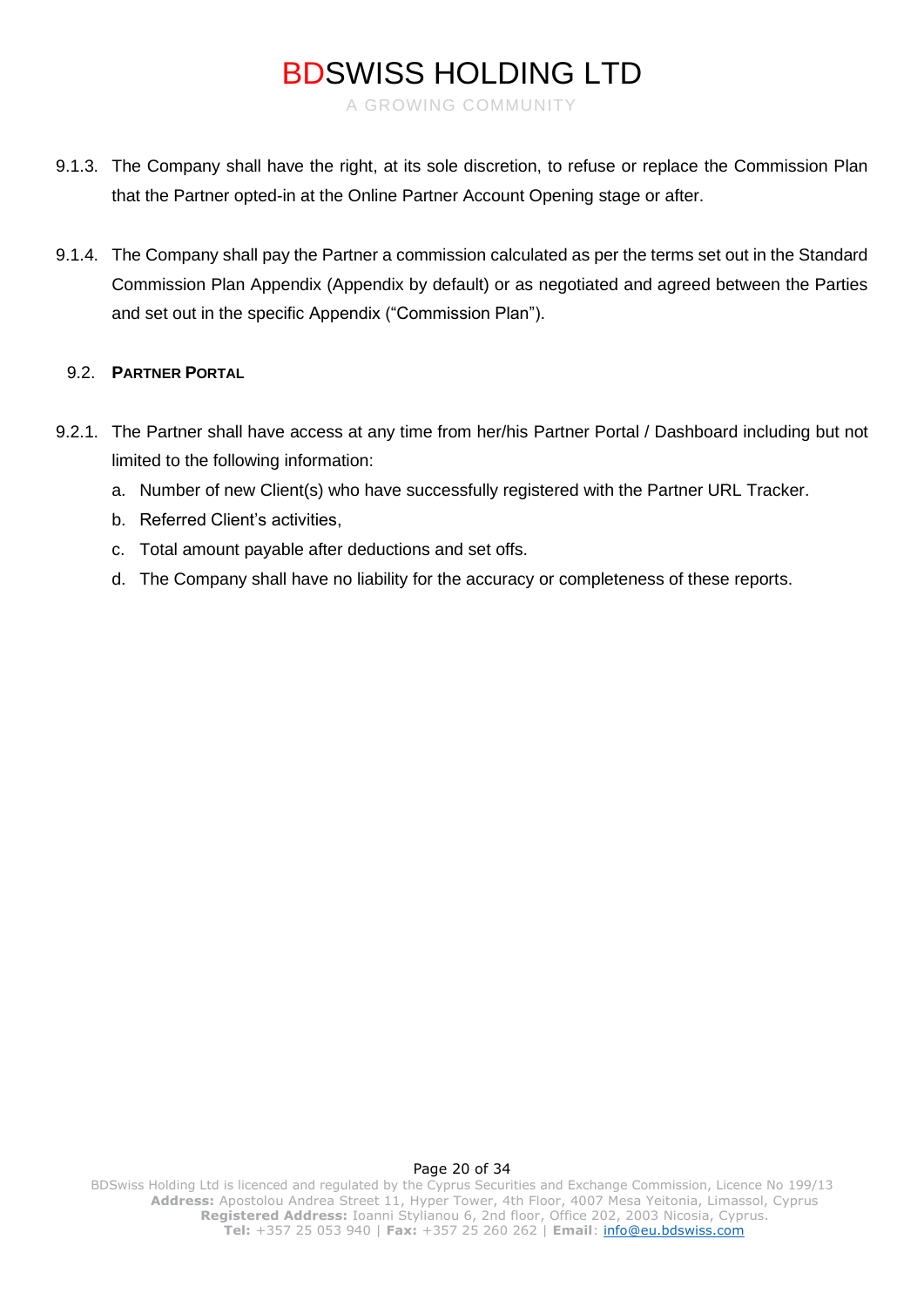A GROWING COMMUNITY

#### 9.3. **MASTER PARTNER & SUB PARTNER COMMISSION**

- 9.3.1. Sub Partner Commission shall be due and paid in line with the Partner's Remuneration Plan Appendix.
- 9.3.2. The Master Partner shall acquire a right to commission due and payable only once the Sub-Partner(s) has/have been successfully accepted as such by the Company and after the payment to the Sub-Partner is completed
- 9.3.3. The Master Partner Commission shall be paid at least on a monthly arrears in accordance with the Company's remuneration policy and the specific Appendix, into the Master Partner Account.
- 9.3.4. The Article 9.4 Payment below shall apply for the Commission due to the Master Partner.

#### 9.4. **PAYMENT**

- 9.4.1. The Partner commission should be paid at least on a monthly basis in accordance with the Company's procedure and be credited on the Partner's account.
- 9.4.2. For administration and account security purposes, the Company shall reserve the right to restrict the frequency and/ or the commission amounts into the Partner Account within reasonable limits.
- 9.4.3. The Company shall at its sole discretion, impose a policy whereby a negative payment amount in one month is carried forward and deducted from the following month.
- 9.4.4. The minimum payout commission shall be \$100 (one hundred USD). A lesser amount shall be subject to deferral to commission payouts of later months provided the cumulative amount exceeds \$100 (one hundred USD).
- 9.4.5. All commissions are inclusive of VAT, where applicable.
- 9.4.6. Withdrawal methods other than bank wires will incur a fee calculated as a discretionary percentage on the transaction value, including payment methods used subsequent to transfers to non-wallet accounts.

#### Page 21 of 34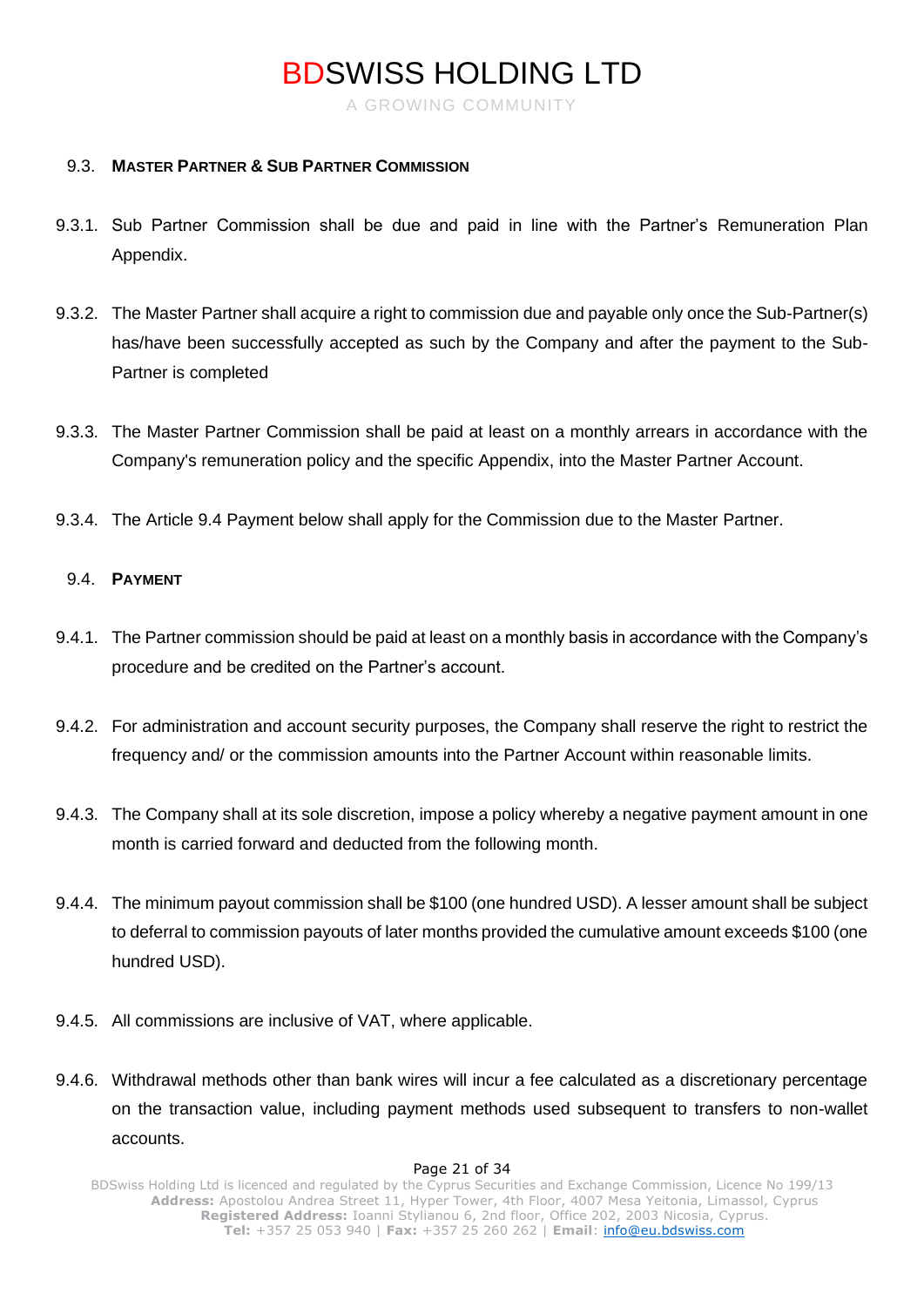A GROWING COMMUNITY

- 9.4.7. The Commission shall be calculated in USD but the Commission shall be paid in EUR currency. The currency conversion shall be made on the date of the payment in accordance with the Company's standard currency exchange policy.
- 9.4.8. The Company shall be entitled at any time to:
	- a. Reduce, deduct or withhold from the Partner's remuneration, any tax or other amount to reflect any increased cost imposed by laws and regulations or any other expenses resulting from a mandatory requirement.
	- b. Upon notification, transform any Remuneration Plan and any URL Tracker made available to any other plan which the Company may operate from time to time.
	- c. Offset from the Partner's Remuneration any cost resulting from fraudulent claims or charge backs or any other equivalent action existing or future, originating from the Partner's referred clients, until the Company's loss is fully repaid. The Company shall make reasonable effort during the account opening process to verify the authenticity of new accounts and subsequently their payments to the Company.
	- d. Withhold the payment if the Company reasonably believes that by not doing so, it will lead to a breach to the Laws and/ or to the Company's statutory regulations.
	- e. **Not pay rebates** to the Partner for trades where the Partner's Referred Clients have traded in and out of a position, either directly or indirectly through hedging, in less than **5 (Five)** minutes, or accordingly to the Client's Agreement available on the Company's website.
	- f. Cancel the relevant proportion of the Partner's remuneration in the case of fraud or termination with cancellation of profit of the business relationship with the Partner's referred clients due to breach to the Client's Agreement of the Company.
	- g. Cancel any outstanding Partner's commission and terminate this Agreement if the Company detects or has reasonable suspicion that the Partner introduces abusive clients or otherwise abuses the Company, its services or its systems.

### **10. Duration**

- 10.1. This Agreement shall come into force from the day the applicant Partner has accepted online this Agreement at the Online Partner Account Opening Procedure stage and shall continue in force for an indefinite period of time until terminated by either party as per clause 11.
- 10.2. This Agreement shall be automatically cancelled if the Applicant Partner has not successfully completed the Partner Account Opening Procedure and has not been accepted as a Partner by the

#### Page 22 of 34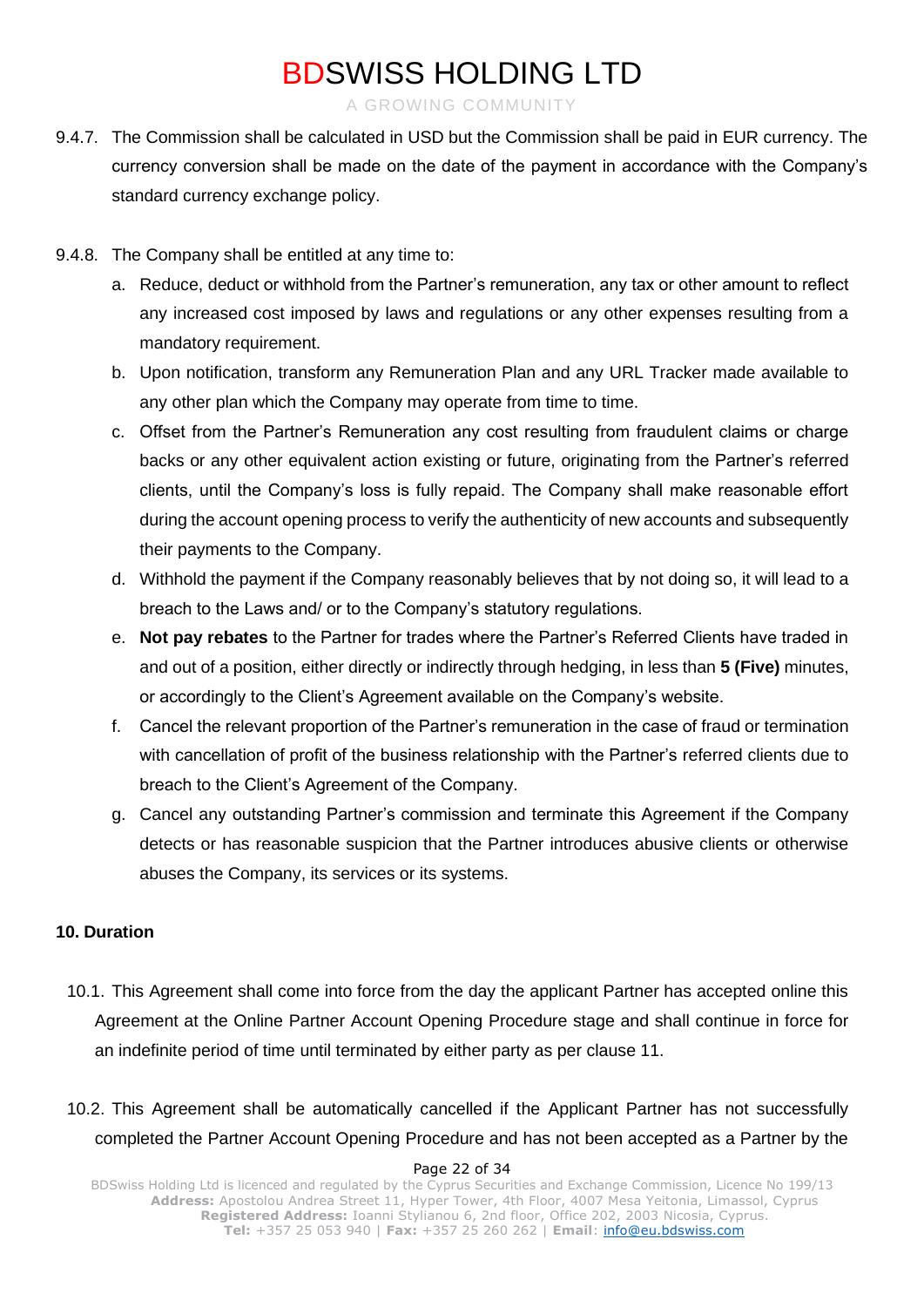A GROWING COMMUNITY

Company. The cancellation shall have the same consequences than the normal termination as per clause 11.

### **11. Termination**

### 11.1. **TERMINATION BY EITHER PARTY**

- 11.1.1. Either Party (the 'Notifying Party') shall be entitled at any time to terminate this Agreement for any reason without justification, upon giving 10 (ten) Business Days written notice to the other Party.
- 11.1.2. The Termination shall be considered effective at the business day of the notice period at midnight (the "Termination Date").

### 11.2. **IMMEDIATE TERMINATION**

The Company shall be entitled to terminate or suspend immediately this Agreement, without notice, in any of the following cases:

### 11.2.1. Partner's Fault

- a. The Partner violates or breaches any provision of the General Partner Terms & Conditions.
- b. The Partner or / and Referred Clients and/or Sub-Partner breach any provision of the Applicable Anti-Money Laundering Regulations.
- c. The Partner violated Laws or a Regulations to the jurisdiction to which he/she shall be subject to and/or the laws and regulations of the Republic of Cyprus.
- d. The Partner's malpractice, deceit, failure, misrepresentation, fraud or other significant event, including liquidation, bankruptcy, insolvency or winding-up proceedings.
- e. The Partner involves the Company directly or indirectly in any type of fraud, theft, act of dishonesty or crime.
- f. After any of the actions have been taken against the Partner in accordance with clause 6.6 above and the Partner has not remedied.

### 11.2.2. Lack of Performance

a. There is non-performance or low performance on the part of the Partner; specifically, if the Partner 's Account is inactive, his/her contract and participation in the Partner's network ends automatically.

#### Page 23 of 34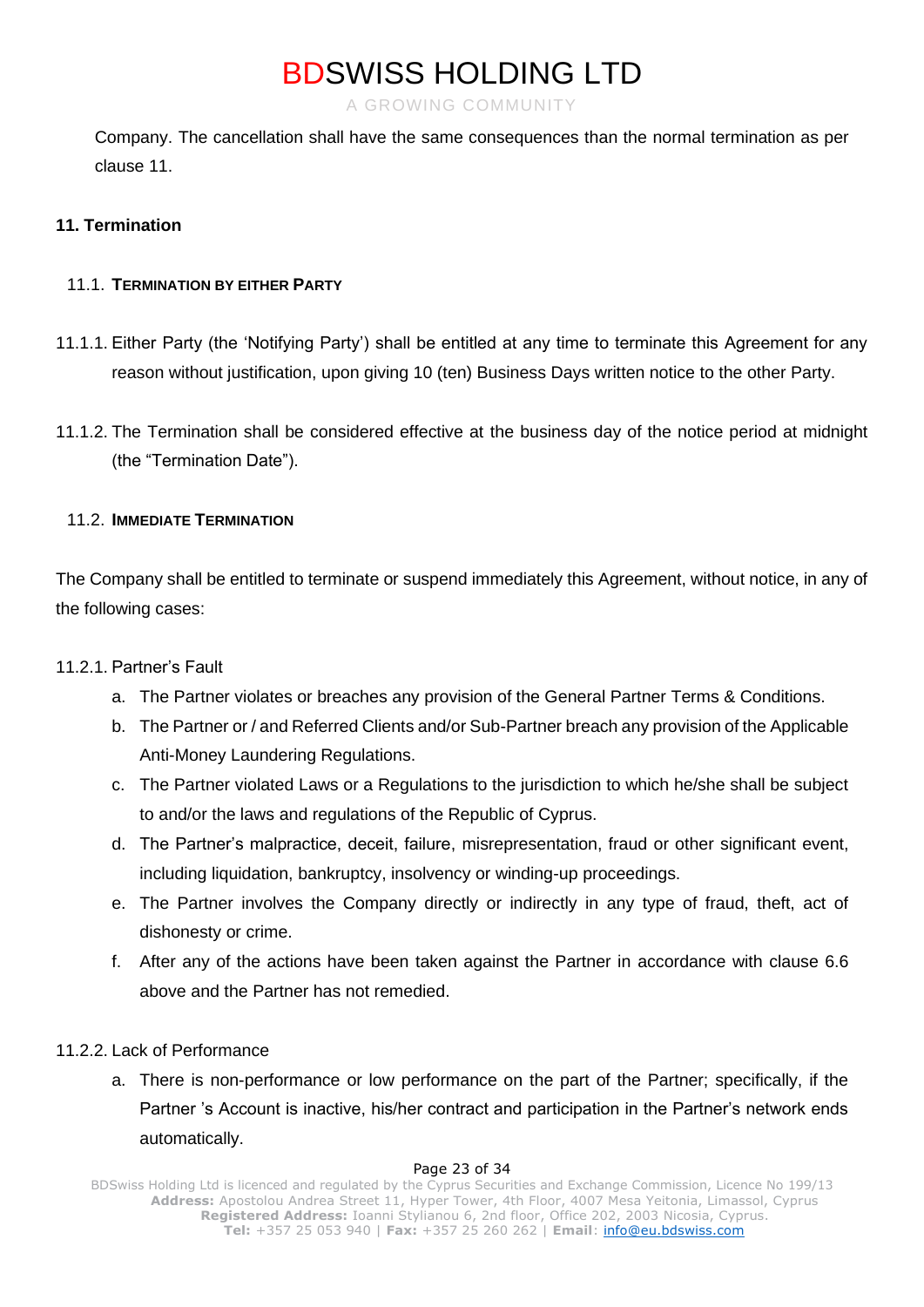A GROWING COMMUNITY

- b. Hereafter, inactive means that:
	- the Partner did not generate enough commission for initiating a payment into his/her Partner Account, or that no monies were paid out to the Partner within 90 (ninety) days or more (by a withdrawal or a transfer to a client account); or
	- the Partner did not introduce any new clients within 90 (ninety) days or more; or
	- the Partner did not respond to any of the verification messages sent to him/her within a reasonable period of time. In the event of an automatic ending of the contract, all the cash resources remaining in the Partner Account pass to the Company.

#### 11.3. **SUSPENSION**

- a. The Company shall have at its sole discretion, the possibility to opt for the suspension of this Agreement, instead of terminating it, during such period of suspension, the Company shall have the right to hold back the payment of the commission.
- b. Once the suspension is lifted, all the retained commissions shall be paid to the Partner, unless an identified or reasonably suspected breach to this Agreement justify to retain or cancel part or all of it.

### 11.4. **REQUIRED BY LAW**

- a. The Partner's death
- b. The termination shall be required by any competent regulatory authority or body, or Applicable Laws.

### 11.5. **TERMINATION'S EFFECTS**

11.5.1. Termination shall not affect accrued rights and remedies nor the continuance in force of any provision hereof which expressly or by implication shall be intended to survive termination unless those accrued rights derived from an illegal act and/or from a breach of a clause of this Agreement.

#### 11.5.2. At the Termination Date:

a. All remuneration due to the Partner up to the date of termination of the Agreement shall be paid to the Referring Party upon clearance of any Client obligation, settlement of all pending Client transactions, or deduction or cancellation as per including but not limited to clauses 6.6 and 9.

#### Page 24 of 34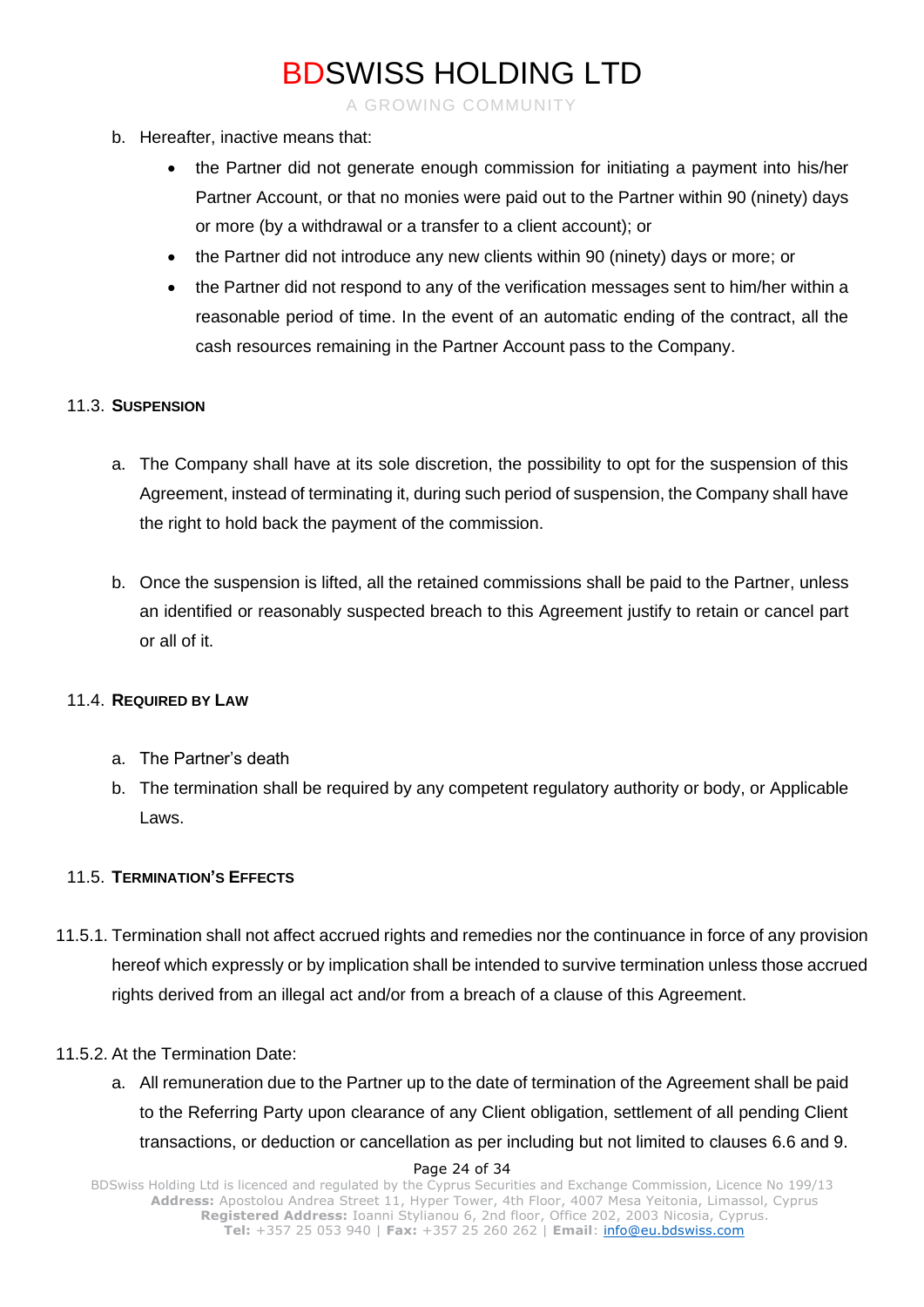A GROWING COMMUNITY

- b. The Partner's Participation in the Partner's Network ends automatically.
- c. The Company shall be entitled to automatically deactivate all Partner's URL trackers.
- d. The Partner loss the right to remuneration
- e. The Partner shall withdraw all credit balance from his/her Partner's Account within thirty (30) days from the Termination Date. In default, the remaining funds fall back to the Company.
- f. The Company shall not be prevented or restricted from dealing with potential clients and Referred Clients after termination.
- g. In the event of an automatic ending of the contract, all the unpaid commissions below the above threshold remaining in the Referring Party's account will be paid out.

### **12. General Provision**

#### 12.1. **INTELLECTUAL PROPERTY**

- 12.1.1. For the duration of this Agreement, the Company grants to the Partner a limited, non-transferable, non-exclusive, revocable license to access the Company's Partner Portal and/or site and/or Partner Area and use, within the territory of his/her activities, the Company marketing and promotional material, including but not limited to: banners, logos, creatives, content, creatives, trademarks, brands, copyright, literature in accordance with the terms of this Agreement and for the sole purpose of introducing Client(s) to the Company and/or promoting/advertising the Company's products and services.
- 12.1.2. Any promotional/marketing material developed or created by the Company and placed or used by the Partner, shall be owned by the Company and, except for the purposes of this Agreement, shall not be used by the Partner without the prior written consent of the Company.
- 12.1.3. All Intellectual Property licensed to the Partner belongs solely and exclusively to the Company and its successors and shall not be used, transferred or assigned to a Third Party without the prior written permission by the Senior Management of the Company. Nothing in this Agreement shall confer any right of ownership in our Intellectual Property. the Company reserves all of their rights in the materials provided and all of its other proprietary rights.

### Page 25 of 34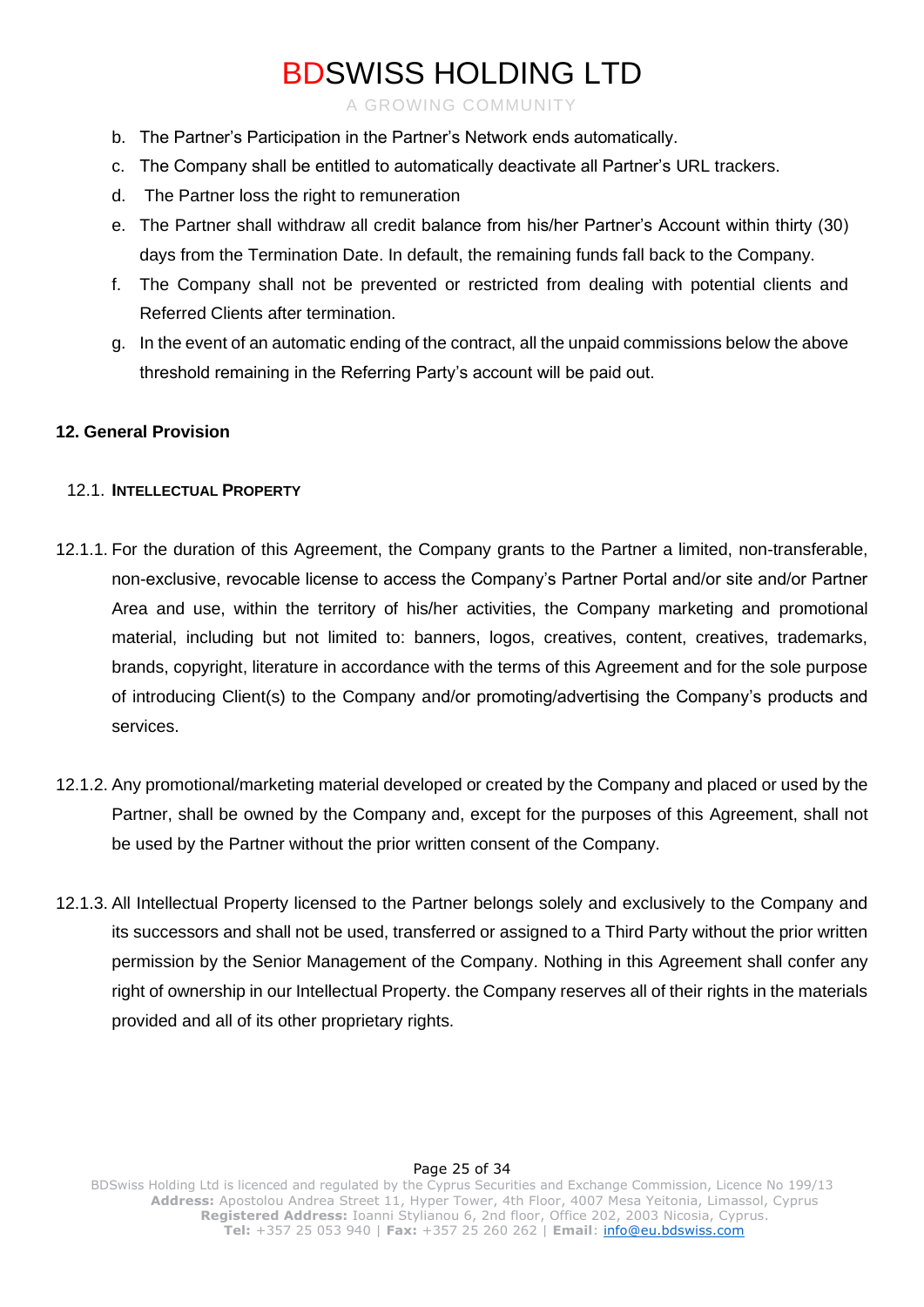A GROWING COMMUNITY

- 12.1.4. The Partner acknowledges and agrees that he/she shall use the Intellectual Property of the Company in a lawful manner and in strict compliance with General Partner Terms & Conditions and only during the term of the cooperation between the Parties.
- 12.1.5. The Partner shall display any of our Intellectual Property and marketing material on his/her website(s) (including but not limited to Social Media, Blog or any other means or method existing or future) solely for the purpose of marketing and promoting the Company's products and services, and has been provided by the Company.
- 12.1.6. Upon termination of this Agreement by either party, the Partner shall return to the Company all proprietary information the Partner might have in his/her/its possession.

### 12.2. **DATA PROTECTION**

- 12.2.1. The expressions "data controller", "processing", "personal data", "data processor", "data subject" and "subject access request" shall bear their respective meanings given in the EU General Data Protection Regulation (GDPR) and any other grammatical forms of those expressions shall be interpreted accordingly.
- 12.2.2. The Partner shall warrant the Company that (s)he has made the appropriate notifications and have complied with the notification provisions under the EU General Data Protection Regulation (GDPR) in respect of the Partner's obligations under this Agreement and that the performance under this Agreement shall not breach or contravene such notification, nor cause the Company to breach its requirements under the EU General Data Protection Regulation (GDPR).

#### **12.2.3. The partner's personal Data**

- a. The Company shall hold personal data about the Partner, or any person employed by the Partner and relating to the Partner's dealings with the Company on the Company's database for the purpose of this Agreement, paying the Partner's commission, maintaining the business relationship and for regulatory issues.
- b. The Company shall use the Partner's personal data to manage the ongoing relationship, to provide information and to administer the Partner's account. The Company may carry out credit and / or reference checks on the Partner or any other director, partner or employee of the Partner. By accepting a relationship with the Company, the Partner and any other director,

#### Page 26 of 34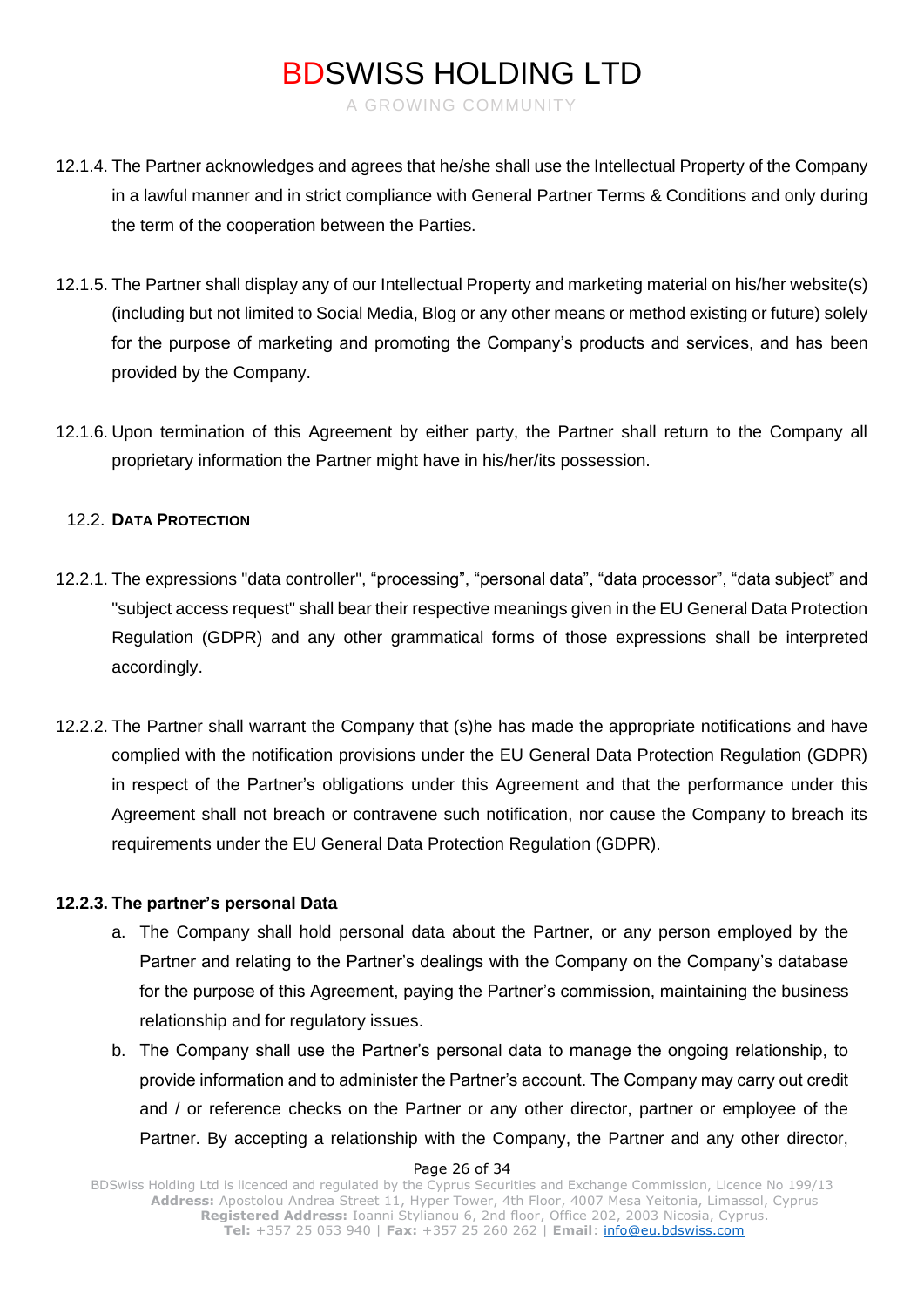#### A GROWING COMMUNITY

partner or employee of the Partner agrees to these checks taking place throughout the duration of the relationship where the Company, in our sole opinion, feels it is necessary to do so.

- c. The Company shall keep the Partner's personal data (and the Partner's employees' personal data) for a period as required by the local legislation(s). The Company may also share the Partner's personal data (and the Partner's employees' personal data) with our service providers, agents and with third parties such as auditors, other financial institutions and legal and regulatory bodies (in Cyprus and abroad).
- d. The Company may contact the Partner by mail, phone, email or other electronic messaging with further offers, promotions and information about products and services which may be of interest to the Partner.
- e. To provide the services under this Agreement, it may be necessary to transfer the Partner's personal data and/ or the Partner's employees' personal data to countries that provide a different level of data protection. In such circumstances, the Company shall ensure that the relevant country has an adequate level of protection as required by the GDPR.
- f. The Partner must keep secure all security information which he/she/it uses to access information provided by the Company, both on the Partner and a third party's systems. Security information may include, but shall not be limited to passwords, digital identifiers/certificates and encryptions. The Partner shall inform the Company as soon as the Partner becomes aware of anyone ceasing to be eligible to access any of the Company or a third party's system to which the Partner has access.
- g. Where the Partner chooses to deal with the Company online, the Partner may be subject to additional terms and conditions relating to the Company online services which can be found on the applicable website.
- h. Email communications shall not necessarily be secured and may be intercepted or changed after its sent. The Company does not accept any liability where such communications are changed or are not delivered.
- i. The Partner shall ensure that he/she/it has adequate security measures in place (including but not limited to any measures the Company asks the Partner to take) and that the appropriate measures are in place to prevent harmful viruses being sent to the Company electronically.

### **12.2.4. The referred Party's Personal Data**

- a. The Partner shall warrant to the Company that, where the Partner collects the prospects' personal data and Client's personal data, that:
	- i. The data were collected fairly and lawfully, and
	- ii. The disclosure of such data to the Company is fair and lawful; and

#### Page 27 of 34

BDSwiss Holding Ltd is licenced and regulated by the Cyprus Securities and Exchange Commission, Licence No 199/13 **Address:** Apostolou Andrea Street 11, Hyper Tower, 4th Floor, 4007 Mesa Yeitonia, Limassol, Cyprus **Registered Address:** Ioanni Stylianou 6, 2nd floor, Office 202, 2003 Nicosia, Cyprus. **Tel:** +357 25 053 940 | **Fax:** +357 25 260 262 | **Email**: [info@eu.bdswiss.com](mailto:info@eu.bdswiss.com)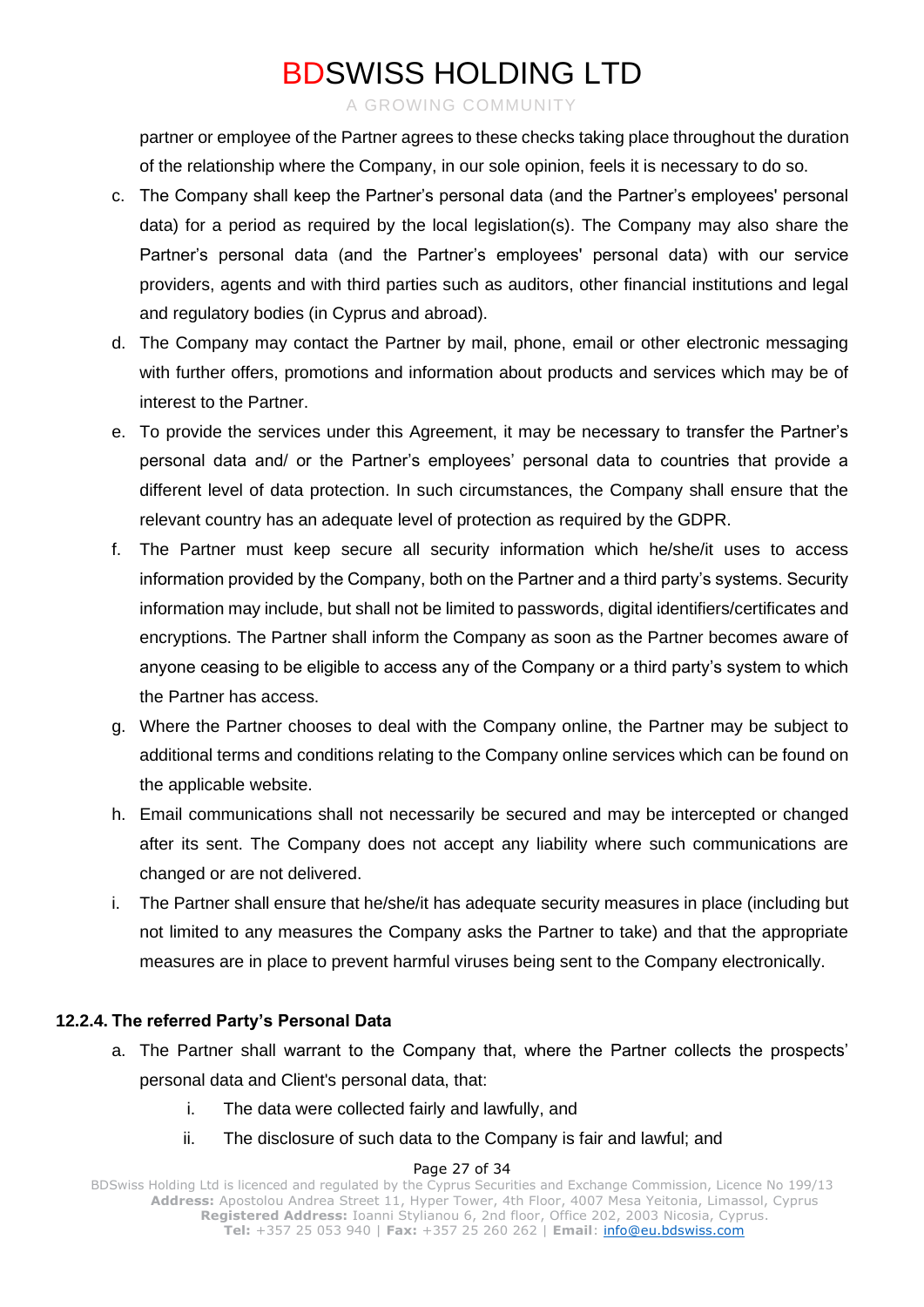A GROWING COMMUNITY

- iii. The Company's use of such personal data for the purposes of carrying out its obligations under this Agreement shall not breach the Data Protection Legislation. and
- iv. the Partner ensures that the prospects and clients are informed of the collection and transfer of their personal data in plain and understandable language in a fair and lawful way. In case those terms and information are disclosed to prospects and clients in the Partner's Privacy Policy, the document shall always be easily accessible and available for download.
- b. Both Parties shall comply with the EU General Data Protection Regulation (GDPR) in respect of such personal data. If a Party receives a subject access-, transformation-, deletion- and/or any other request in relation to personal data held by the other, granted to the data subject by the GDPR, the other Party holding such personal data shall do all things as are reasonably necessary to assist the Party in receipt of the subject access request to perform such compliance obligations.
- c. If the Partner is unsure what his/her/it obligations are or how the EU General Data Protection Regulation (GDPR) applies to the Partner or his/her/it organization, the Partner shall seek further guidance from the Data Protection Commissioner of his/her/it country and / or seek professional legal advice. The Company shall not be able to advise the Partner on the Partner's obligations under the EU General Data Protection Regulation (GDPR).
- d. To the extent that either of the Party is acting as a data processor on behalf of the other, the Party acting as data processor shall:
	- i. Bring into effect and maintain appropriate technical and organizational measures to prevent unauthorized or unlawful processing of any personal data of the Client or Potential Client and accidental loss or destruction of, or damage to, any personal data of the Client or Potential Client, including but not limited to taking reasonable steps to ensure the reliability of employees having access to the Client's personal data. Without prejudice to the generality of the foregoing such measures shall ensure a level of security appropriate to the harm that might result from such unauthorized or unlawful processing or accidental loss, destruction or damage of the Client's personal data and the nature of the Client's personal data to be protected.
	- ii. Only process the Client's personal data on behalf of the data controller in accordance with, and for the purposes set out in, this Agreement and in accordance with instructions received from the data controller from time to time.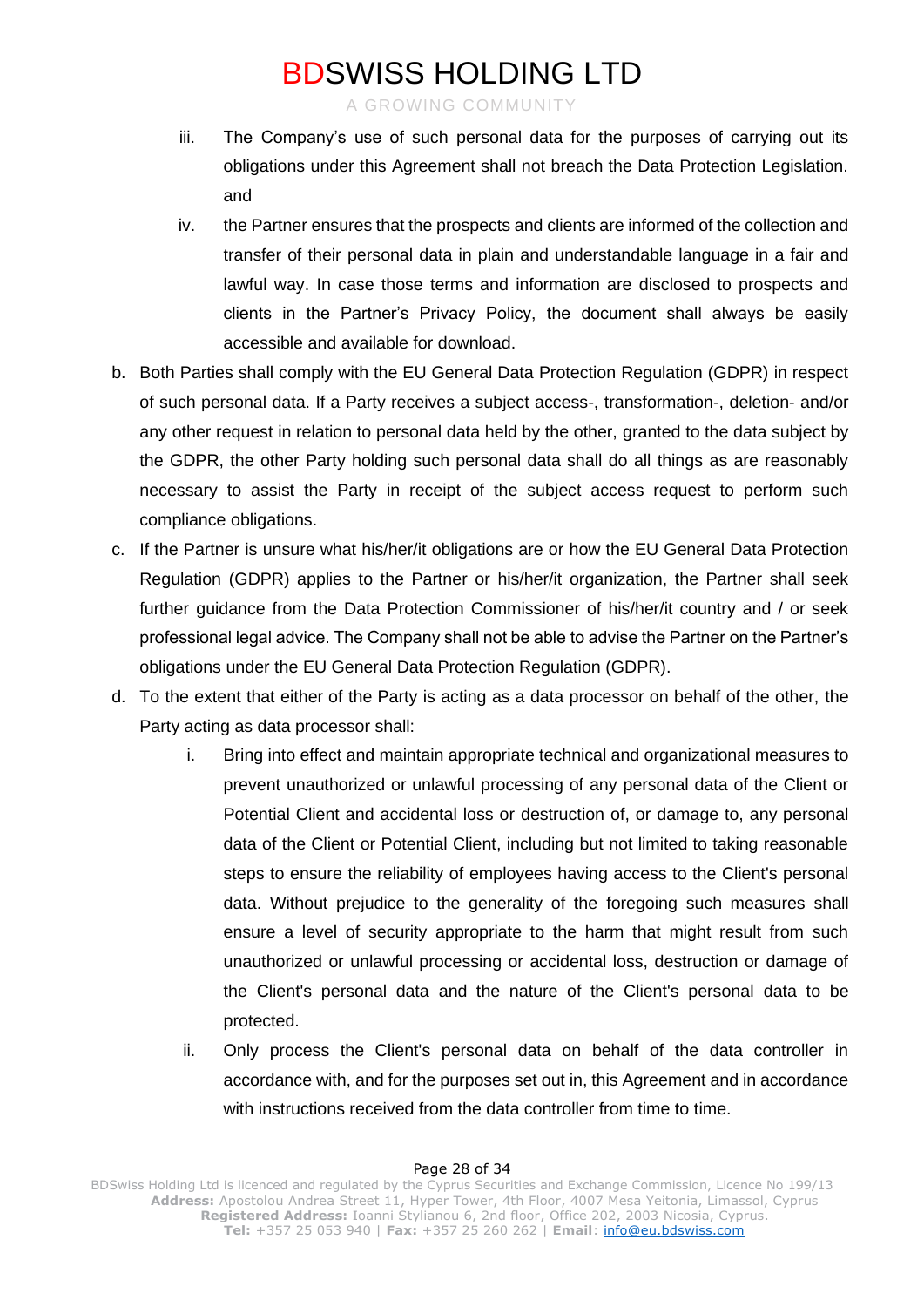A GROWING COMMUNITY

- iii. Promptly notify the Client about any matter which may cause the data controller to become non-compliant with the EU General Data Protection Regulation (GDPR) applicable to the processing and provide such information about remediation as the data controller shall reasonably require.
- iv. Promptly notify the data controller about any accidental or unauthorized access which may affect the Client's personal data and provide such information about remediation as the data controller shall reasonably require.
- v. Not transfer the Client's personal data outside of the European Economic Area without the prior written consent of the data controller;
- vi. Allow representatives of the data controller to audit the data processor's compliance with the requirements of this clause on reasonable notice and/or, at the option of the data controller, on request to provide the data controller with evidence of its compliance with such requirements; and
- vii. Use all reasonable endeavors to assist the data controller to comply with any obligations imposed on the data controller by the GDPR in relation to any of the Client's personal data including without limitation:
	- providing the data controller with reasonable assistance in complying with any subject access request served on the data controller under the Data Protection Legislation;
	- promptly informing the data controller about the receipt of any subject access request received by the data processor in relation to the Customer's personal data processed pursuant this Agreement;
	- complying with the data subject's "right to be forgotten" as per the GDPR should such a request be forwarded to you by the official communication ways by Company and does not withstand any legal obligations both or any of the parties of this agreement are underlying;
	- in regards to data subjects requests forwarded to the Partner regarding the above mentioned right or any other rights, the Partner shall inform the Company promptly of such requests to ensure compliance.

#### Page 29 of 34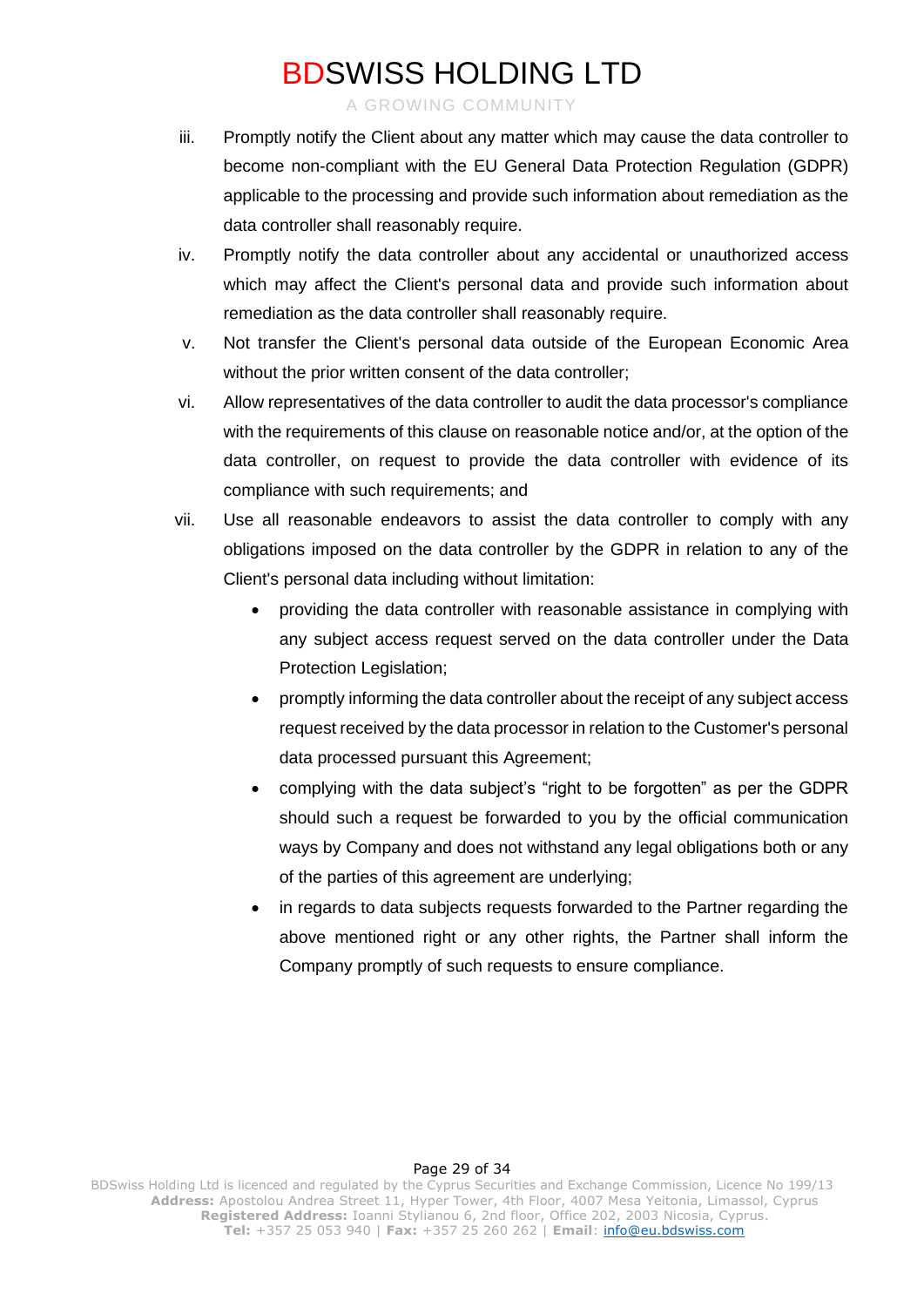A GROWING COMMUNITY

#### 12.3. **LIABILITY**

#### 12.3.1. Indemnification

The Partner hereby agrees to defend, indemnify and hold harmless the Company and any of its subsidiaries and Partners, Directors, Senior Executives, Supervisory Board members, officers, employees, agents, shareholders, and representatives from and against any claims, actions, demands, liabilities, losses, damages, judgments, settlements, costs and expenses (including reasonable attorney fees or justifiable legal fees) which (directly or indirectly) stem from or arise out of:

- a. The Partner's breach of any of the General Partner Terms & Conditions
- b. The Partner's gross negligence or wilful misconduct.
- c. Any claim for infringement against the Partner of the Company use of the any trademarks, trade name, service mark, copyright, license, intellectual property, or other proprietary right of any third party.
- d. Any misrepresentation of a representation or warranty or breach of a covenant and agreement made by the Partner herein, or
- e. Any claim related to the Partner's site, including, without limitation, content therein not attributable to the Company.

#### 12.3.2. Exclusion of Liability

The Company shall not accept responsibility for any act or omission of the Partner in the carrying out of the Partner's business or otherwise.

#### 12.3.3. Off-Sets

The Company shall be entitled to set off any claims the Company has against the Partner under the Law or under this Agreement against all the Partner's claims for payment.

#### 12.3.4. Force Majeure

The Partner agrees that the Company shall not be held liable for any costs, damages or losses caused by force majeure events, including, but not limited to, government restrictions, exchange or market rulings, suspension or delay of trading, war, civil disturbances, earthquakes, strikes, equipment failures, communication line failure, system failure, unauthorized access, theft or any problem, technical or other which may prevent the Partner or the Preferred Client from entering or modifying an order or prevent the Company from acting on an online instruction, or any other events or conditions beyond the Company's control..

#### Page 30 of 34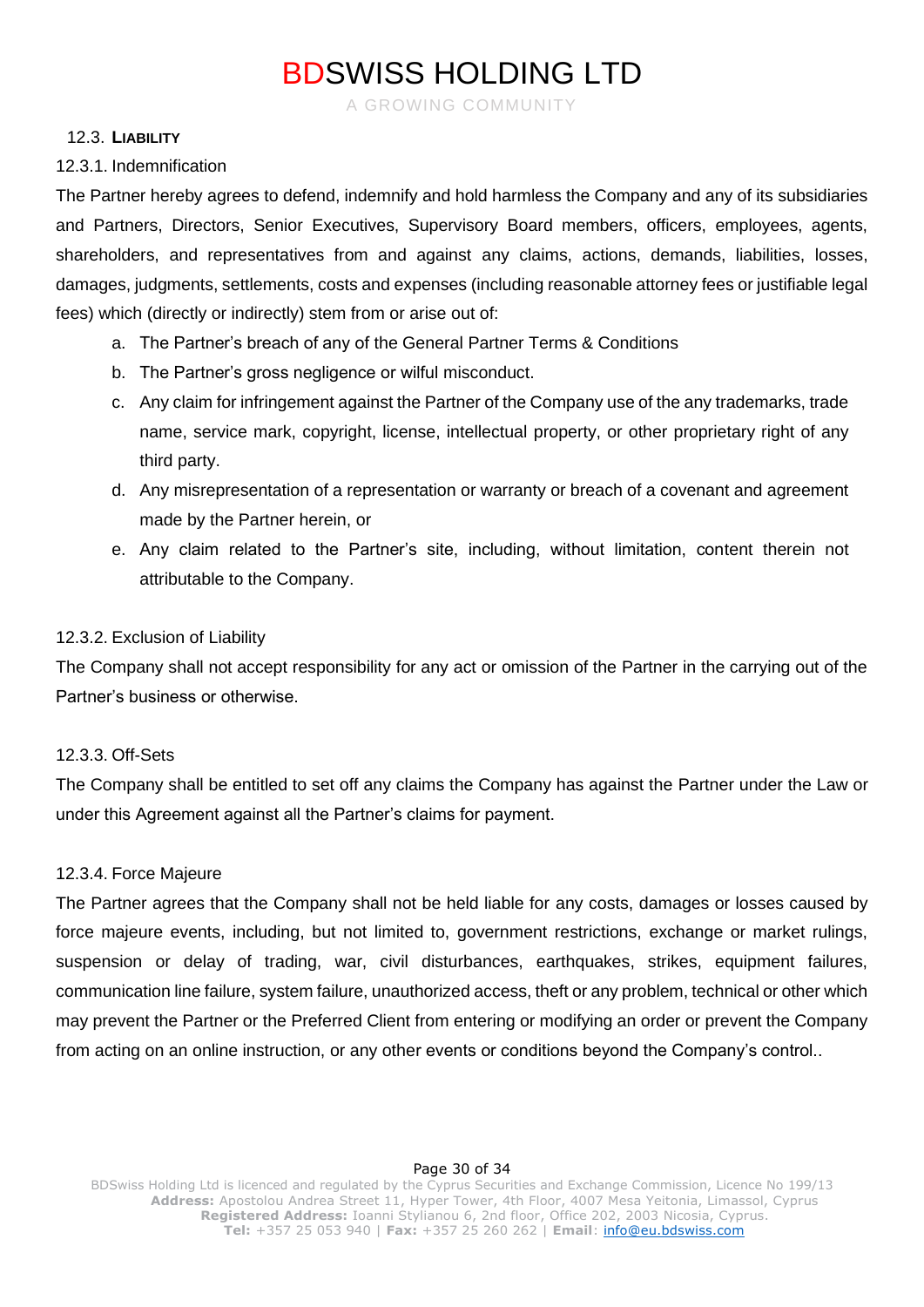A GROWING COMMUNITY

#### 12.4. **SCOPE**

- 12.4.1. This Agreement shall be non-negotiable and overrides any previous or other agreements, arrangements, express or implied statements made by the Company unless the Company, in its sole discretion, determines that the context requires otherwise. If the Partner do not agree to be bound by the terms and conditions of this Agreement, the Partner shall cease using our services and inform the Company in writing immediately by sending an email to the email address provided to the Partner during the Partner Online Account Opening Procedure.
- 12.4.2. This Agreement shall not constitute a joint venture and neither Party shall be the agent of the other. The Partner shall strictly not be authorized to act as an agent, appointed representative or as any authority of the Company. The Partner shall not make any recommendations, give advice, accept any commitment and/or guarantee and/or accept any responsibility for any matter whatsoever for or on behalf of the Company.
- 12.4.3. The Partner shall not without the prior express written consent of the Company assign, transfer, charge, sub-license, outsource or deal in any other manner with this agreement or any of its rights and/or liabilities under it. Any fictitious assignment, transfer, sublicense or outsource in breach of this Article shall not transfer any rights to the alleged assignee and shall be void. The Company shall be entitled, including but not limited to assign, transfer, charge, sub-license or deal in any other manner with this agreement or any of its rights and/or liabilities under it.

#### 12.5. **COMMUNICATION**

#### 12.5.1. Notices

- a. Unless specified otherwise in this Agreement, any communication or written notice by the Company under this Agreement shall be given in writing to the email address provided by the Partner during the Partner Online Account Opening Procedure (the 'Registered Email Address") or, if this changes, to the new email address provided by the Partner.
- b. All communications sent by the above delivery method shall be deemed transmitted by the Company, whether received by the Referring Party or not.

#### 12.5.2. Official Language

This Agreement may be translated into other languages but, in the event of any inconsistency or ambiguity as to the meaning of any word or phrase in any such translation, the English version shall prevail.

#### Page 31 of 34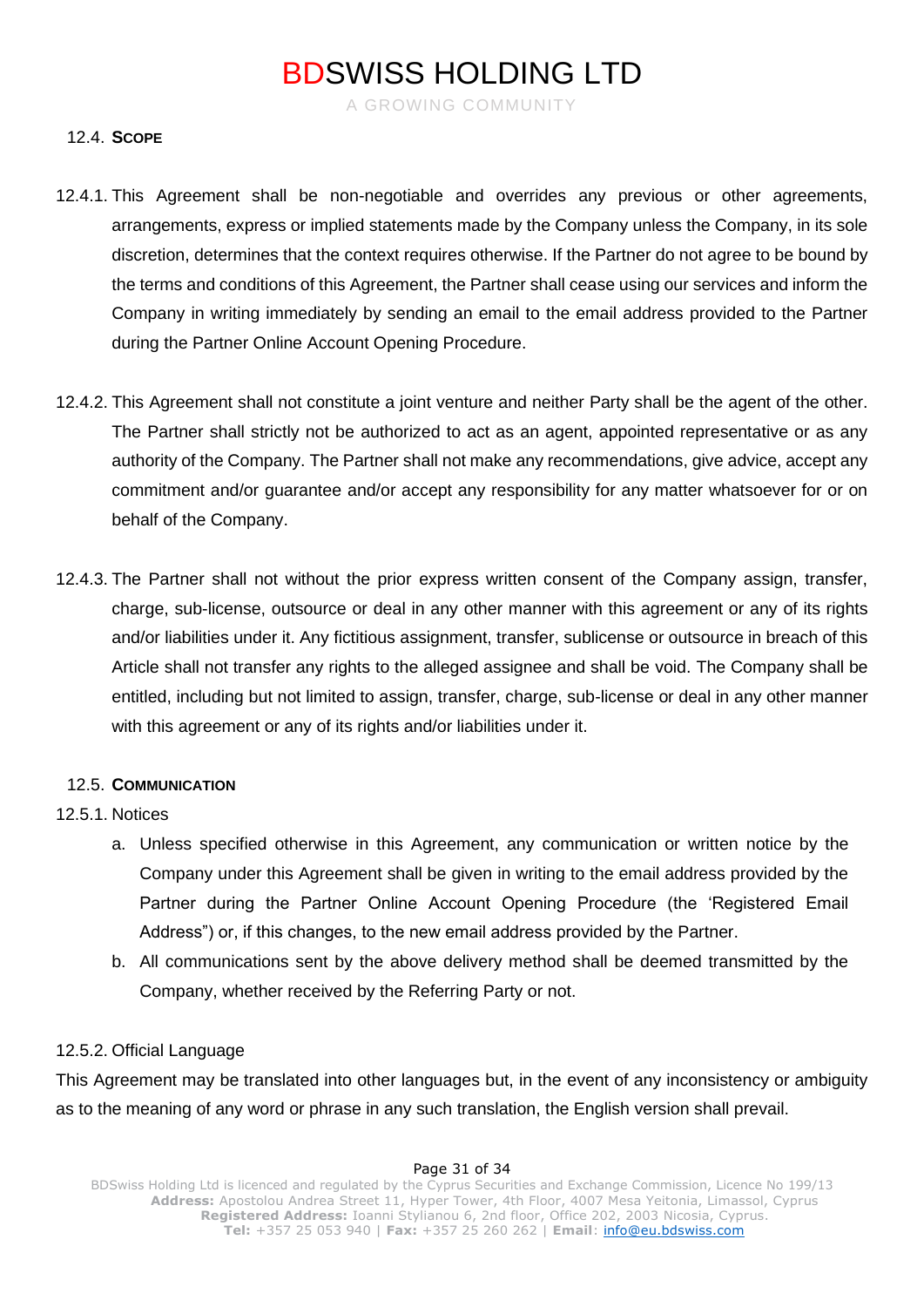A GROWING COMMUNITY

### 12.6. **CONFIDENTIALITY**

- 12.6.1. Each party shall keep confidential all confidential and secret information of the other disclosed to it in relation to or in the course of this Agreement and shall use them only to perform this Agreement and disclose it only to those of its employees and/or authorized representatives who have a need to know such information to perform this Agreement and no other Third Party and shall not after termination of this Agreement use or disclose any confidential information for any reason.
- 12.6.2. Article 12.6.1 above shall not prohibit the use or disclosure of information:
	- a. which is in or comes into the public domain without breach of this Agreement by the recipient thereof ("the Recipient");
	- b. if and to the extent required by any law or regulatory rule, provided that unless not practicable/permissible in the circumstances the Recipient shall give the Disclosing Party notice of any such proposed disclosure before the same is made.
- 12.6.3. The Partner shall keep confidential and shall not disclose to anyone except with the prior written approval of the Company, during and subsequent to the relationship with the Company, all material information it receives during the course of business with the Company, including, but not limited to, Client information, strategies, future plans and anything else related to the business of the Company which shall be deemed as confidential.

#### 12.7. **AMENDMENT**

- 12.7.1. The Partner acknowledges that the Company reserves the right, at any time and under its sole discretion, to unilaterally amend, modify, update, or change any of the terms of this Agreement, Addendum, Appendices or Annexes.
- 12.7.2. All the amendments shall come into effect seven (7) business days after the announcement. It is the Partner's own responsibility to visit the company's website on a regular basis in order to ensure that (s)he/it is aware of the latest version of this Agreement.
- 12.7.3. In case where the Partner does not agree with the amended Agreement, (s)he/it is obliged to terminate the Agreement by notifying the Company in writing within seven (7) business days from the date that the amended Agreement comes into effect. If the Partner does not act within the seven (7)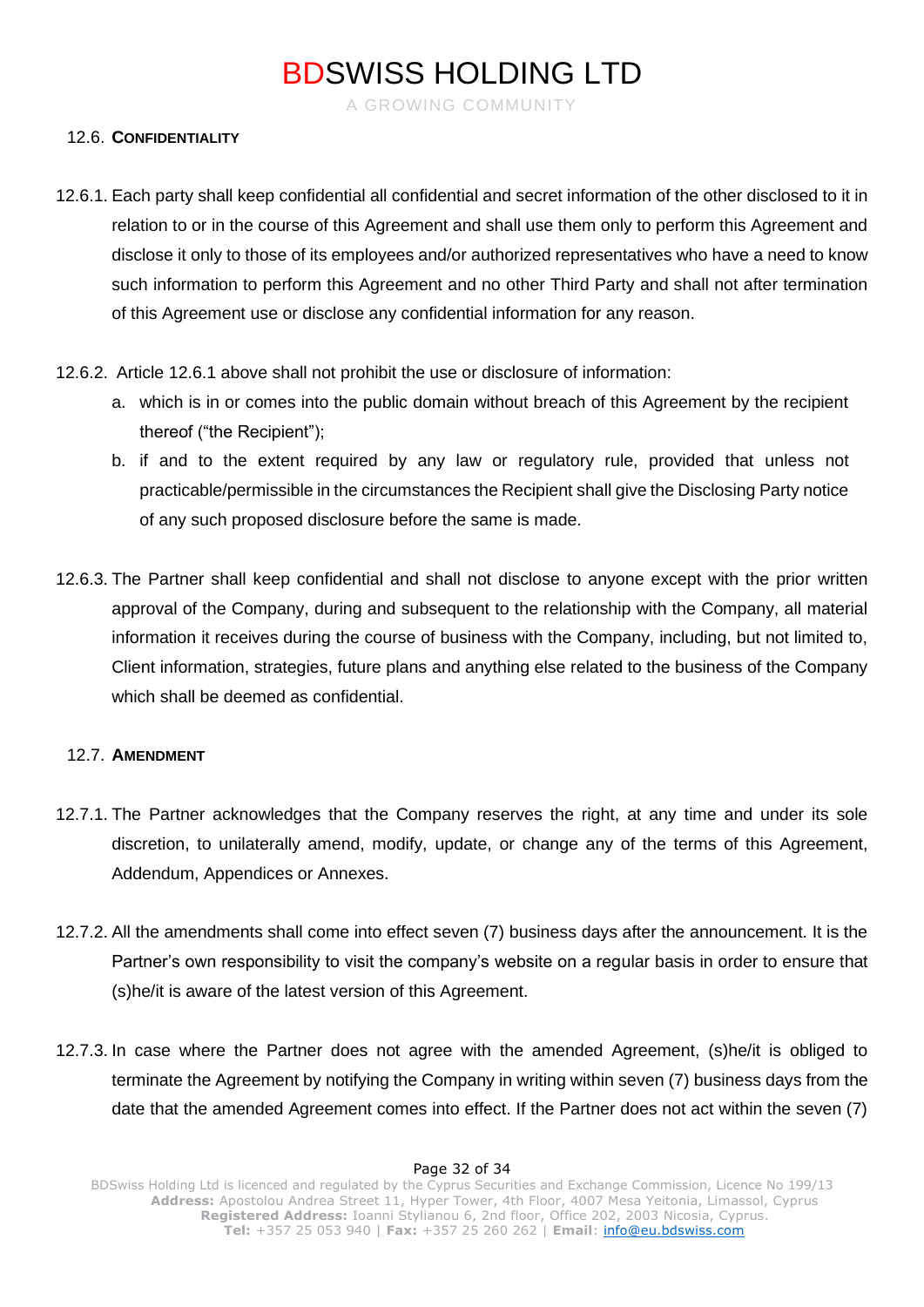A GROWING COMMUNITY

day limit, his/her acceptance of the amended Agreement shall be assumed, and the terms of the amended Agreement shall apply to the Partner.

#### 12.8. **SEVERABILITY**

- 12.8.1. Each of the provisions of this Agreement is severable. Accordingly, if any provision(s) of this Agreement is or becomes, at any time, invalid, illegal, void or unenforceable in any respect under the law of any jurisdiction, that shall not affect or impair the legality, validity or enforceability of the remaining provisions of this Agreement, which shall remain in full force and effect.
- 12.8.2. The Parties agree that any invalid, illegal or unenforceable provision shall be deemed to be automatically replaced by the valid, legal and enforceable provision satisfactory to any relevant competent authority that comes as close as possible to the commercial and legal effect sought by the replaced provision.

#### 12.9. **SURVIVAL ARTICLES**

Clauses 6, 7, 9, 11,12.1, 12.3, 12.4 12.6 as well as provisions which shall be necessary for the interpretation or implementation of this Agreement shall continue to apply even after the termination or expiry of this agreement.

#### 12.10. **ENTIRE AGREEMENT**

- 12.10.1 This Agreement constitutes the entire Agreement along with the other relevant Terms as stated herein, including but not limited the Code of Conduct, the Marketing Guidelines and the Company's Complaint Handling Policy constitutes the inseparable General Partner Terms & Conditions and the related consensus between the Parties regarding the object of this Agreement and supersedes all previous or subsequent verbal or written agreements or understandings between or among the Parties hereto with respect to the subject-matter of this Agreement, except for the modifications to the agreement offered by us under Article 12.7. Amendments above.
- 12.10.2 Each of the Parties acknowledges and agrees that the conclusion of this Agreement does not imply any statement, declaration, guaranteed assurance, agreement, declaration of obligation, promise or assurance (whether issued intentionally or unintentionally) by any party (whether a party to this agreement or not) which is not explicitly stipulated in this agreement. Each of the Parties irrevocably and unconditionally relinquishes all claims, rights and damages which, except for this

#### Page 33 of 34